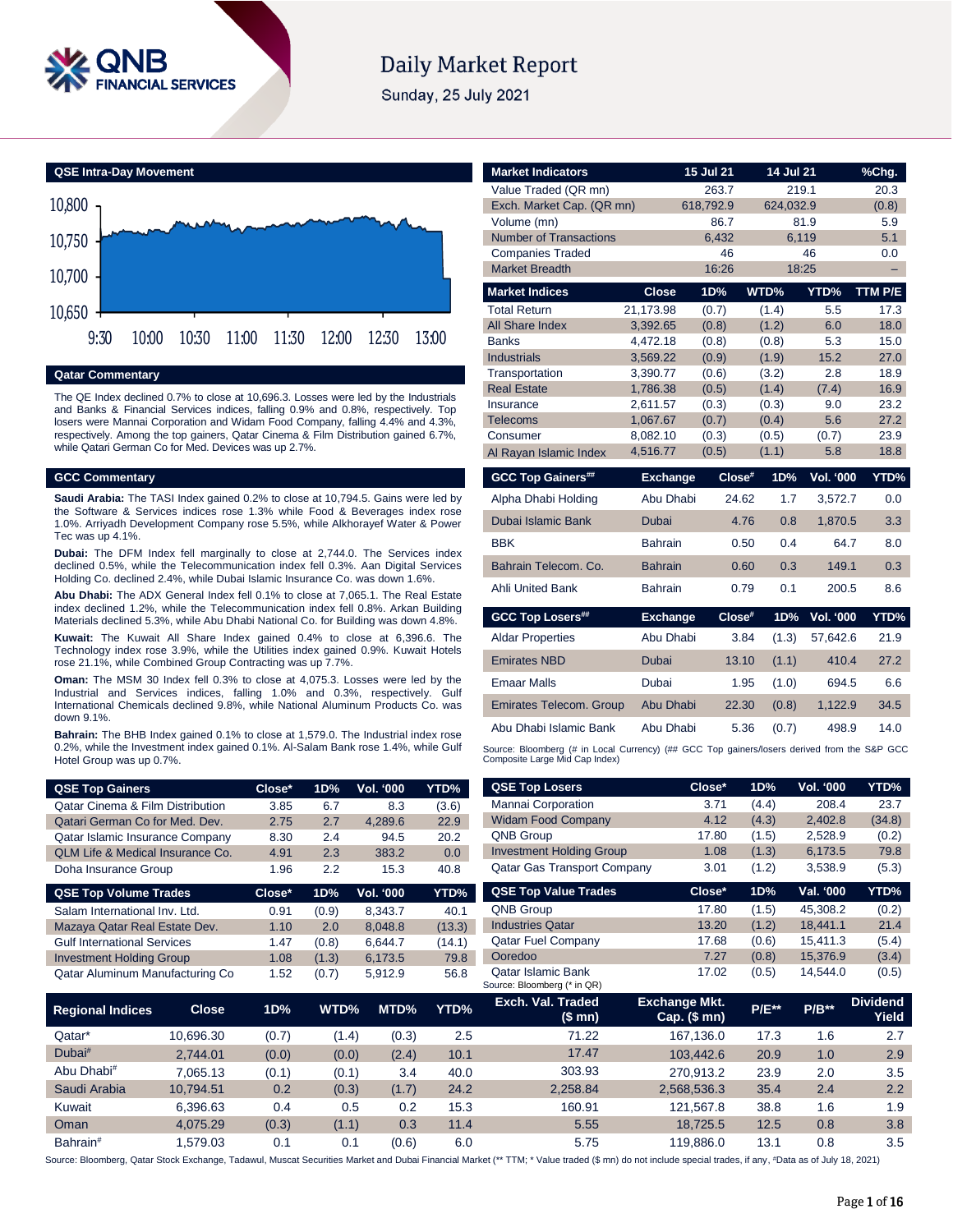### **Qatar Market Commentary**

- The QE Index declined 0.7% to close at 10,696.3. The Industrials and Banks & Financial Services indices led the losses. The index fell on the back of selling pressure from Arab and foreign shareholders despite buying support from Qatari and GCC shareholders.
- Mannai Corporation and Widam Food Company were the top losers, falling 4.4% and 4.3%, respectively. Among the top gainers, Qatar Cinema & Film Distribution gained 6.7%, while Qatari German Co. for Med. Devices was up 2.7%.
- Volume of shares traded on Thursday rose by 5.9% to 86.7mn from 81.9mn on Wednesday. However, as compared to the 30-day moving average of 137.3mn, volume for the day was 36.8% lower. Salam International Inv. Ltd. and Mazaya Qatar Real Estate Dev. were the most active stocks, contributing 9.6% and 9.3% to the total volume, respectively.

| <b>Overall Activity</b>        | Buy %*   | Sell %*  | Net (QR)         |
|--------------------------------|----------|----------|------------------|
| Qatari Individuals             | 40.38%   | 34.02%   | 16,771,764.6     |
| <b>Qatari Institutions</b>     | 21.73%   | 18.31%   | 9,017,625.4      |
| Qatari                         | 62.10%   | 52.32%   | 25,789,390.0     |
| <b>GCC Individuals</b>         | 0.75%    | 1.00%    | (653, 374.6)     |
| <b>GCC</b> Institutions        | 4.18%    | 1.19%    | 7,882,511.3      |
| <b>GCC</b>                     | 4.93%    | 2.18%    | 7,229,136.8      |
| Arab Individuals               | 9.07%    | 10.59%   | (3,990,561.5)    |
| <b>Arab Institutions</b>       | $0.00\%$ | $0.00\%$ |                  |
| Arab                           | $9.07\%$ | 10.59%   | (3,990,561.5)    |
| <b>Foreigners Individuals</b>  | 3.88%    | 3.08%    | 2,107,077.4      |
| <b>Foreigners Institutions</b> | 20.02%   | 31.83%   | (31, 135, 042.7) |
| <b>Foreigners</b>              | 23.90%   | 34.91%   | (29,027,965.3)   |

Source: Qatar Stock Exchange (\*as a % of traded value)

# **Earnings Releases, Global Economic Data and Earnings Calendar**

#### **Earnings Releases**

| <b>Company</b>                                        | <b>Market</b> | <b>Currency</b> | Revenue (mn)<br><b>2Q2021</b> | % Change<br>YoY | <b>Operating Profit</b><br>(mn) 2Q2021 | % Change<br>YoY          | <b>Net Profit</b><br>(mn) 2Q2021 | $\frac{9}{6}$<br><b>Change</b><br>YoY |
|-------------------------------------------------------|---------------|-----------------|-------------------------------|-----------------|----------------------------------------|--------------------------|----------------------------------|---------------------------------------|
| Yanbu Cement Co.*                                     | Saudi Arabia  | <b>SR</b>       | 242.7                         | $-17.0%$        | 43.1                                   | $-37.2%$                 | 41.8                             | $-43.0%$                              |
| Thob AI Aseel Co.*                                    | Saudi Arabia  | <b>SR</b>       | 168.1                         | 21.0%           | 40.6                                   | 111.1%                   | 34.5                             | 146.9%                                |
| <b>Emirates Driving Company*</b>                      | Abu Dhabi     | <b>AED</b>      | 58.5                          | 85.4%           | -                                      | $\overline{\phantom{0}}$ | 38.3                             | 1468.3%                               |
| National Marine Dredging Co*                          | Abu Dhabi     | <b>AED</b>      | 2,100.2                       | 179.5%          | $\qquad \qquad =$                      | $\overline{\phantom{a}}$ | 204.5                            | N/A                                   |
| Al Sharqiya Investment Holding<br>Co.#                | Oman          | <b>OMR</b>      | 664.3                         | $-17.8%$        | -                                      | -                        | 357.1                            | $-24.9%$                              |
| Dhofar Insurance Co.*                                 | Oman          | <b>OMR</b>      | 29.7                          | 15.4%           | -                                      | $\overline{\phantom{m}}$ | 1.8                              | $-18.1%$                              |
| Takaful Oman Insurance*                               | Oman          | <b>OMR</b>      | 2.7                           | 18.2%           | -                                      | $\overline{\phantom{0}}$ | 0.7                              | $-15.9%$                              |
| A'Saffa Foods*                                        | Oman          | <b>OMR</b>      | 17.8                          | 12.0%           | -                                      | -                        | (0.6)                            | N/A                                   |
| <b>Dhofar International</b><br>Development*           | Oman          | <b>OMR</b>      | 2.2                           | $-1.5%$         |                                        |                          | 3.6                              | $-92.0%$                              |
| Muscat Insurance Co.*                                 | Oman          | <b>OMR</b>      | 9.9                           | $-10.8%$        | —                                      | $\equiv$                 | 0.6                              | N/A                                   |
| <b>Oman &amp; Emirates Investment</b><br>Holding Co.* | Oman          | <b>OMR</b>      | 2.3                           | N/A             | -                                      |                          | 0.9                              | N/A                                   |
| Oman Oil Marketing Co.*                               | Oman          | <b>OMR</b>      | 247.9                         | 11.9%           | —                                      |                          | 1.9                              | N/A                                   |
| Arabia Falcon Insurance<br>Company*                   | Oman          | <b>OMR</b>      | 11.3                          | 31.5%           |                                        |                          | 0.9                              | 30.5%                                 |
| <b>National Life General</b><br>Insurance*            | Oman          | <b>OMR</b>      | 85.4                          | $-2.0%$         |                                        |                          | 4.9                              | $-55.3%$                              |
| Al Hassan Engineering Co.*                            | Oman          | <b>OMR</b>      | 5.5                           | $-59.8%$        |                                        |                          | (1.4)                            | N/A                                   |
| <b>Global Financial Investments</b><br>Holding*       | Oman          | <b>OMR</b>      | 8.3                           | 30.7%           | -                                      |                          | 1.8                              | N/A                                   |
| Ooredoo*                                              | Oman          | <b>OMR</b>      | 62.1                          | $-5.8%$         |                                        |                          | 3.4                              | $-12.8%$                              |
| Dhofar Beverage and Food<br>Stuff Co.*                | Oman          | <b>OMR</b>      | 1.8                           | $-1.2%$         |                                        |                          | (0.1)                            | N/A                                   |

#### **Earnings Releases**

| <b>Company</b>                                         | <b>Market</b> | <b>Currency</b> | Revenue (mn)<br>2Q2021 | % Change<br>YoY | <b>Operating Profit</b><br>(mn) 2Q2021 | % Change<br>YoY          | <b>Net Profit</b><br>(mn) 2Q2021 | $\%$<br><b>Change</b><br>YoY |
|--------------------------------------------------------|---------------|-----------------|------------------------|-----------------|----------------------------------------|--------------------------|----------------------------------|------------------------------|
| Ominvest*                                              | Oman          | <b>OMR</b>      | 100.3                  | $-38.5%$        |                                        |                          | 18.0                             | $-25.2%$                     |
| Gulf Stones Co.*                                       | Oman          | <b>OMR</b>      | 1.2                    | 13.4%           | -                                      | $\overline{\phantom{0}}$ | (0.4)                            | N/A                          |
| Muscat Finance*                                        | Oman          | <b>OMR</b>      | 110.6                  | $-15.5%$        | 3.5                                    | 10.8%                    | 0.6                              | N/A                          |
| Oman National Engineering &<br>Investment <sup>*</sup> | Oman          | <b>OMR</b>      | 30.5                   | 15.9%           |                                        | -                        | 0.6                              | 7.7%                         |
| Omani Euro Foods Industries*                           | Oman          | <b>OMR</b>      | 1.1                    | 49.9%           |                                        |                          | (0.0)                            | N/A                          |
| Al Maha Petroleum Products<br>Marketing Co.*           | Oman          | <b>OMR</b>      | 171.7                  | 0.7%            |                                        |                          | 1.0                              | N/A                          |
| Al Ahlia Insurance Company*                            | Oman          | <b>OMR</b>      | 9.9                    | $-15.8%$        |                                        |                          | 3.1                              | $-2.0%$                      |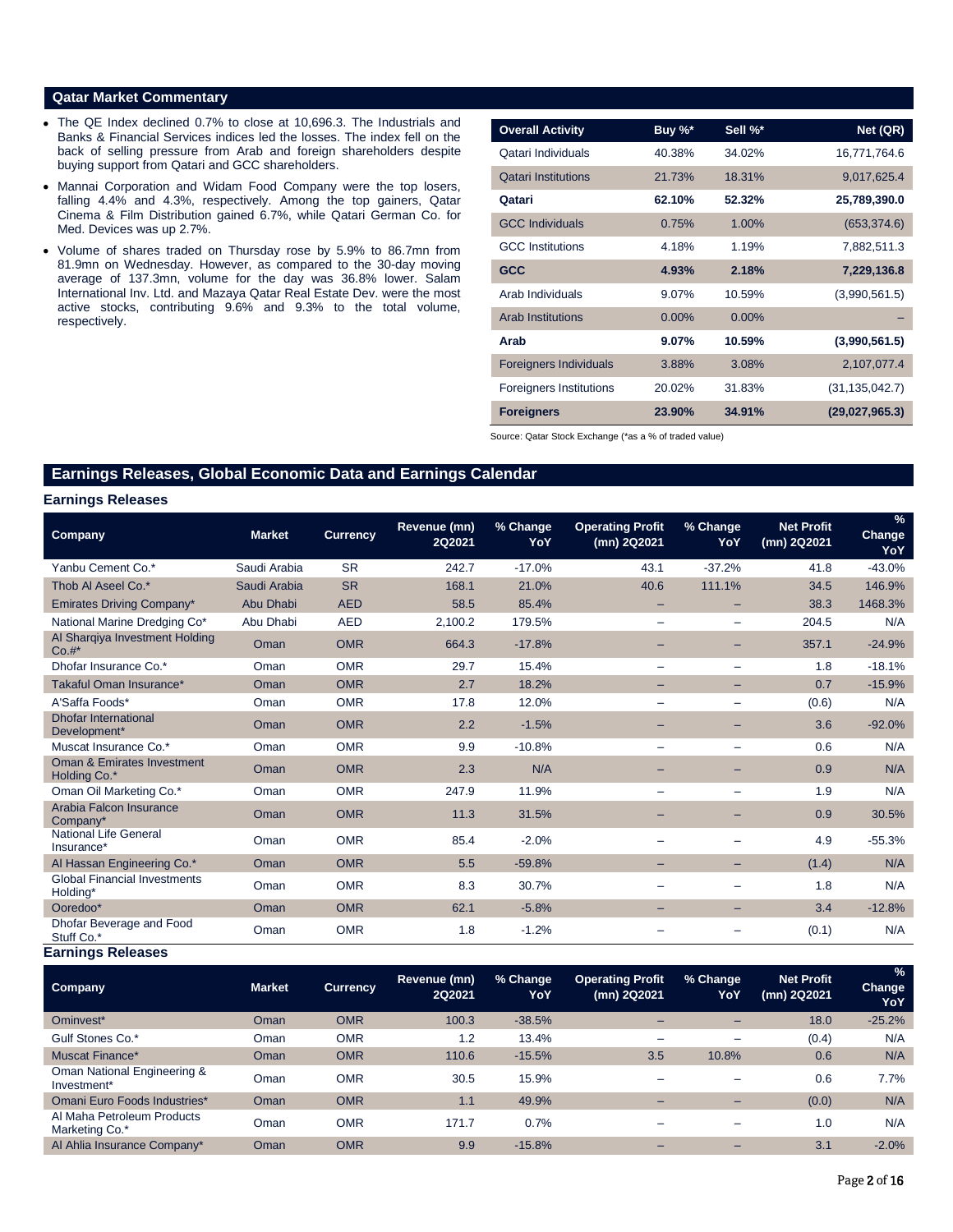| Oman Cement Co.*                                    | Oman | <b>OMR</b> | 24.0    | $-9.1%$  |   |                          | 2.0   | $-5.7\%$ |
|-----------------------------------------------------|------|------------|---------|----------|---|--------------------------|-------|----------|
| <b>Gulf Mushroom Products Co.*</b>                  | Oman | <b>OMR</b> | 3.8     | 30.1%    | - | -                        | 0.4   | 1006.1%  |
| Al Batinah Development &<br>Investment Holding Co.* | Oman | <b>OMR</b> | 0.3     | N/A      | - |                          | 0.2   | N/A      |
| Oman United Insurance Co.*                          | Oman | <b>OMR</b> | 18.6    | 7.5%     | - |                          | 2.4   | 13.1%    |
| Galfar Engineering &<br>Contracting*                | Oman | <b>OMR</b> | 98.0    | $-5.6%$  |   |                          | 2.7   | 90.7%    |
| <b>National Aluminium Products</b><br>$Co.*$        | Oman | <b>OMR</b> | 15.3    | $-0.7%$  |   | -                        | (1.0) | N/A      |
| Salalah Port Services*                              | Oman | <b>OMR</b> | 32.9    | $-23.6%$ | - |                          | 2.6   | $-76.4%$ |
| Oman Packaging Co.*                                 | Oman | <b>OMR</b> | 5.8     | 5.4%     |   |                          | 0.6   | $-19.6%$ |
| Al Fajar Al Alamia Co.*                             | Oman | <b>OMR</b> | 23.3    | 36.8%    |   |                          | 1.3   | 555.0%   |
| Majan Glass Co.*                                    | Oman | <b>OMR</b> | 5.3     | $-7.1%$  | - | $\overline{\phantom{0}}$ | (0.4) | N/A      |
| Shell Oman Marketing Co.*                           | Oman | <b>OMR</b> | 184.8   | $-2.5%$  |   |                          | 2.0   | N/A      |
| National Mineral Water Co.*                         | Oman | <b>OMR</b> | 3.4     | $-10.5%$ | - | -                        | (0.3) | N/A      |
| Vision Insurance*                                   | Oman | <b>OMR</b> | 8.0     | $-39.6%$ | - |                          | 0.0   | $-95.9%$ |
| Raysut Cement Co.*                                  | Oman | <b>OMR</b> | 45.0    | 0.5%     | - | $\overline{\phantom{0}}$ | (3.2) | N/A      |
| Oman Telecommunications<br>$Co.*$                   | Oman | <b>OMR</b> | 1,194.1 | $-3.9%$  | - | -                        | 108.6 | 8.1%     |
| National Gas Co.*                                   | Oman | <b>OMR</b> | 42.3    | 681.3%   | - | $-$                      | (0.3) | N/A      |
| Muscat Gases Co.*                                   | Oman | <b>OMR</b> | 7.6     | $-6.0%$  |   |                          | 0.0   | $-61.2%$ |
| Acwa Power Barka*                                   | Oman | <b>OMR</b> | 17.2    | $-28.8%$ |   |                          | 2.7   | $-33.4%$ |

Source: Company data, DFM, ADX, MSM, TASI, BHB. (\*Financial for 6M2021)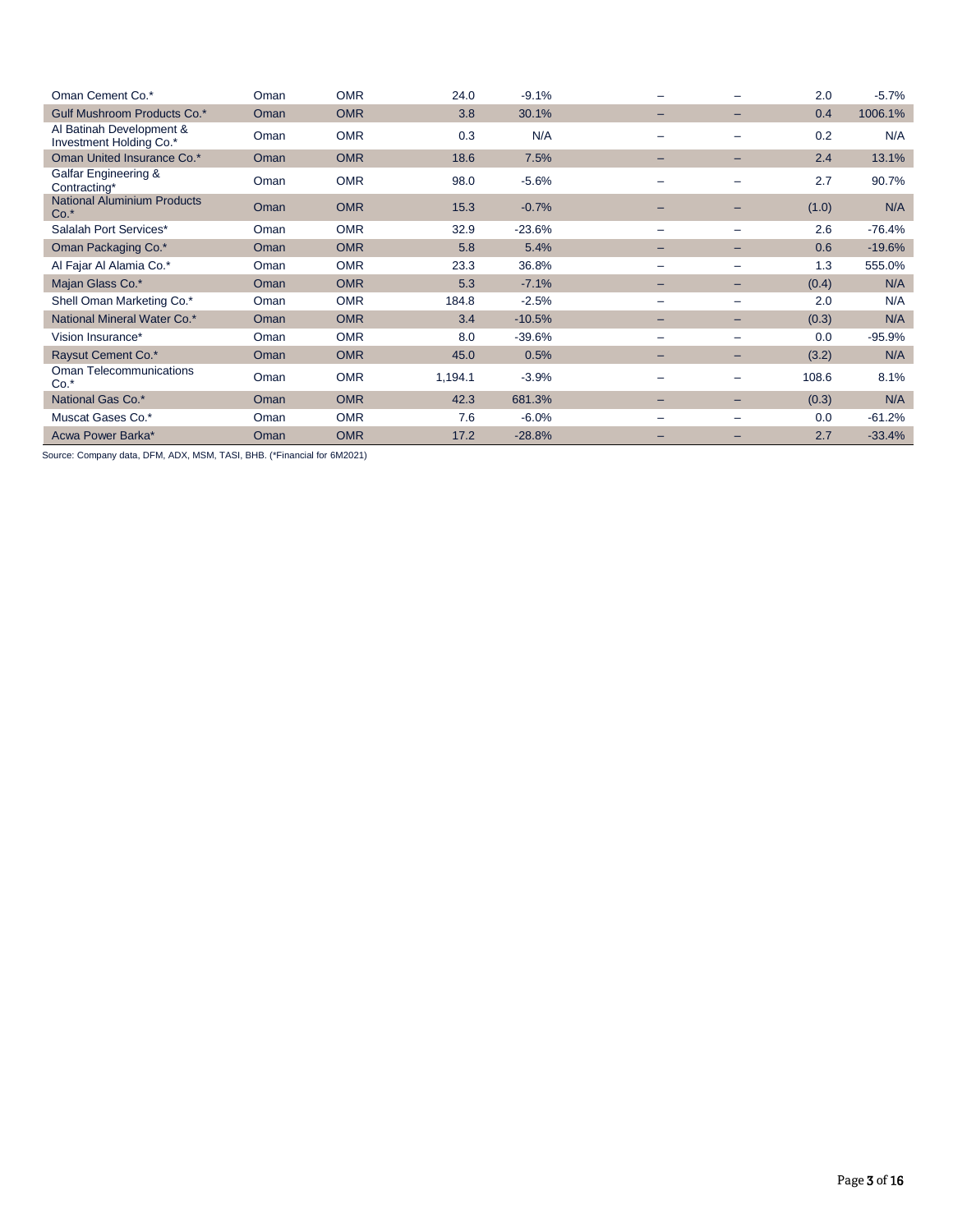# **Global Economic Data**

| <b>Date</b> | <b>Market</b> | <b>Source</b>                                   | Indicator                              | <b>Period</b> | <b>Actual</b> | <b>Consensus</b>         | <b>Previous</b> |
|-------------|---------------|-------------------------------------------------|----------------------------------------|---------------|---------------|--------------------------|-----------------|
| $07 - 15$   | US            | Department of Labor                             | <b>Initial Jobless Claims</b>          | $10 -$ Jul    | 360k          | 350k                     | 386k            |
| $07 - 15$   | <b>US</b>     | <b>Federal Reserve</b>                          | <b>Industrial Production MoM</b>       | Jun           | 0.40%         | 0.60%                    | 0.70%           |
| $07 - 21$   | US            | Mortgage Bankers Association                    | <b>MBA Mortgage Applications</b>       | $16$ -Jul     | $-4.00%$      | ÷,                       | 16.00%          |
| $07 - 22$   | <b>US</b>     | Department of Labor                             | <b>Initial Jobless Claims</b>          | $17 -$ Jul    | 419k          | 350k                     | 368k            |
| $07 - 23$   | US            | Markit                                          | Markit US Manufacturing PMI            | Jul P         | 63.1          | 62                       | 62.1            |
| $07 - 23$   | <b>US</b>     | <b>Markit</b>                                   | <b>Markit US Services PMI</b>          | Jul P         | 59.8          | 64.5                     | 64.6            |
| $07 - 23$   | US            | <b>Markit</b>                                   | Markit US Composite PMI                | Jul P         | 59.7          | ÷,                       | 63.7            |
| $07 - 15$   | <b>UK</b>     | <b>UK Office for National Statistics</b>        | Jobless Claims Change                  | Jun           | $-114.8k$     | -                        | $-151.4k$       |
| $07 - 15$   | <b>UK</b>     | <b>UK Office for National Statistics</b>        | ILO Unemployment Rate 3Mths            | May           | 4.80%         | 4.70%                    | 4.70%           |
| $07 - 15$   | <b>UK</b>     | <b>UK Office for National Statistics</b>        | Employment Change 3M/3M                | May           | 25k           | 91k                      | 113k            |
| $07 - 23$   | <b>UK</b>     | <b>Markit</b>                                   | Markit UK PMI Manufacturing SA         | Jul P         | 60.4          | 62.4                     | 63.9            |
| $07 - 23$   | <b>UK</b>     | <b>Markit</b>                                   | Markit/CIPS UK Services PMI            | Jul P         | 57.8          | 62                       | 62.4            |
| $07 - 23$   | <b>UK</b>     | Markit                                          | Markit/CIPS UK Composite PMI           | Jul P         | 57.7          | 61.5                     | 62.2            |
| $07 - 16$   | EU            | Eurostat                                        | <b>CPI YoY</b>                         | Jun F         | 1.90%         | 1.90%                    | 1.90%           |
| $07 - 16$   | EU            | Eurostat                                        | CPI Core YoY                           | Jun F         | 0.90%         | 0.90%                    | 0.90%           |
| $07 - 16$   | EU            | Eurostat                                        | <b>CPI MoM</b>                         | Jun F         | 0.30%         | 0.30%                    | 0.30%           |
| $07 - 23$   | EU            | Markit                                          | Markit Eurozone Manufacturing PMI      | Jul P         | 62.6          | 62.5                     | 63.4            |
| $07 - 23$   | EU            | <b>Markit</b>                                   | <b>Markit Eurozone Services PMI</b>    | Jul P         | 60.4          | 59.3                     | 58.3            |
| $07 - 23$   | EU            | <b>Markit</b>                                   | Markit Eurozone Composite PMI          | Jul P         | 60.6          | 60                       | 59.5            |
| $07 - 20$   | Germany       | <b>German Federal Statistical Office</b>        | PPI MoM                                | Jun           | 1.30%         | 1.20%                    | 1.50%           |
| $07 - 20$   | Germany       | <b>German Federal Statistical Office</b>        | PPI YoY                                | Jun           | 8.50%         | 8.60%                    | 7.20%           |
| $07 - 23$   | Germany       | <b>Markit</b>                                   | Markit/BME Germany Manufacturing PMI   | Jul P         | 65.6          | 64.1                     | 65.1            |
| $07 - 23$   | Germany       | <b>Markit</b>                                   | <b>Markit Germany Services PMI</b>     | Jul P         | 62.2          | 59.5                     | 57.5            |
| $07 - 23$   | Germany       | <b>Markit</b>                                   | Markit/BME Germany Composite PMI       | Jul P         | 62.5          | 60.7                     | 60.1            |
| $07 - 23$   | France        | Markit                                          | <b>Markit France Manufacturing PMI</b> | Jul P         | 58.1          | 58.3                     | 59              |
| $07 - 23$   | France        | <b>Markit</b>                                   | <b>Markit France Services PMI</b>      | Jul P         | 57            | 58.8                     | 57.8            |
| $07 - 23$   | France        | Markit                                          | Markit France Composite PMI            | Jul P         | 56.8          | 58.4                     | 57.4            |
| $07 - 20$   | Japan         | Ministry of Internal Affairs and Communications | Natl CPI YoY                           | Jun           | 0.20%         | 0.20%                    | $-0.10%$        |
| $07 - 21$   | Japan         | Ministry of Finance Japan                       | <b>Exports YoY</b>                     | Jun           | 48.60%        | 46.20%                   | 49.60%          |
| $07 - 21$   | Japan         | Ministry of Finance Japan                       | <b>Imports YoY</b>                     | Jun           | 32.70%        | 28.20%                   | 27.90%          |
| $07 - 15$   | China         | <b>National Bureau of Statistics</b>            | GDP SA QoQ                             | 2Q            | 1.30%         | 1.00%                    | 0.40%           |
| $07 - 15$   | China         | <b>National Bureau of Statistics</b>            | <b>GDP YoY</b>                         | 2Q            | 7.90%         | 8.00%                    | 18.30%          |
| $07 - 15$   | China         | <b>National Bureau of Statistics</b>            | <b>GDP YTD YoY</b>                     | 2Q            | 12.70%        | 12.70%                   | 18.30%          |
| $07 - 15$   | China         | <b>National Bureau of Statistics</b>            | <b>Industrial Production YoY</b>       | Jun           | 8.30%         | 7.90%                    | 8.80%           |
| $07 - 15$   | India         | Directorate General of Commerce                 | <b>Exports YoY</b>                     | Jun           | 48.30%        | $\equiv$                 | 69.40%          |
| $07 - 15$   | India         | <b>Directorate General of Commerce</b>          | <b>Imports YoY</b>                     | Jun           | 98.30%        | $\overline{\phantom{0}}$ | 73.60%          |

Source: Bloomberg (s.a. = seasonally adjusted; n.s.a. = non-seasonally adjusted; w.d.a. = working day adjusted)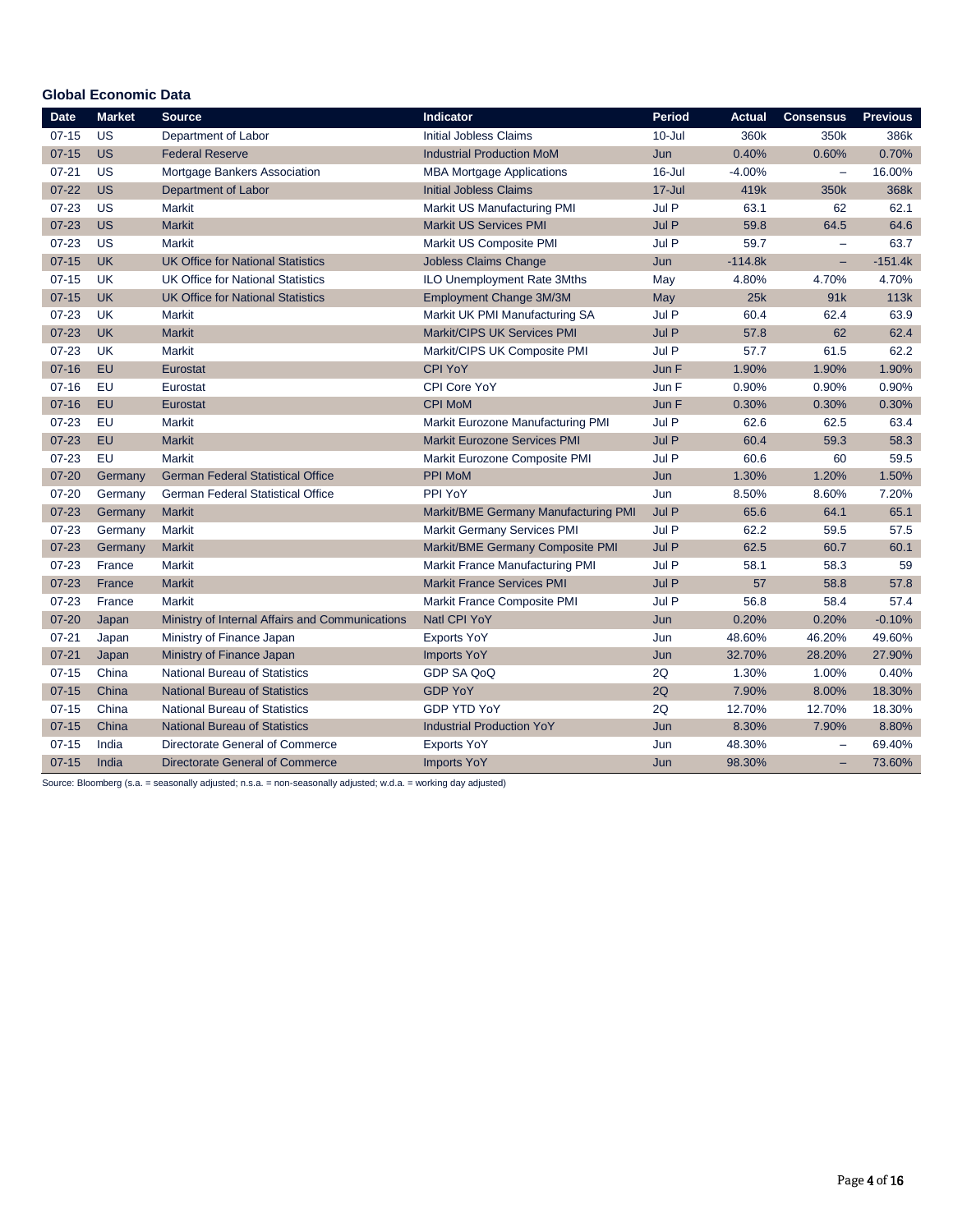| Earmnys Galenuar<br><b>Tickers</b> | <b>Company Name</b>                             | Date of reporting 2Q2021 results | No. of days remaining | <b>Status</b> |
|------------------------------------|-------------------------------------------------|----------------------------------|-----------------------|---------------|
| QIIK                               | <b>Qatar International Islamic Bank</b>         | 26-Jul-21                        |                       | Due           |
| <b>CBQK</b>                        | <b>The Commercial Bank</b>                      | 27-Jul-21                        | $\overline{2}$        | <b>Due</b>    |
| <b>BRES</b>                        | Barwa Real Estate Company                       | 27-Jul-21                        | $\overline{2}$        | Due           |
| <b>GWCS</b>                        | <b>Gulf Warehousing Company</b>                 | 27-Jul-21                        | $\overline{2}$        | <b>Due</b>    |
| <b>DHBK</b>                        | Doha Bank                                       | 27-Jul-21                        | 2                     | Due           |
| <b>UDCD</b>                        | <b>United Development Company</b>               | 28-Jul-21                        | 3                     | <b>Due</b>    |
| QNCD                               | Qatar National Cement Company                   | 28-Jul-21                        | 3                     | Due           |
| <b>ORDS</b>                        | Ooredoo                                         | 28-Jul-21                        | 3                     | <b>Due</b>    |
| QIMD                               | Qatar Industrial Manufacturing Company          | 28-Jul-21                        | 3                     | Due           |
| <b>QCFS</b>                        | Qatar Cinema & Film Distribution Company        | 01-Aug-21                        | $\overline{7}$        | <b>Due</b>    |
| QIGD                               | <b>Qatari Investors Group</b>                   | 01-Aug-21                        | $\overline{7}$        | Due           |
| <b>QLMI</b>                        | <b>QLM Life &amp; Medical Insurance Company</b> | 02-Aug-21                        | 8                     | <b>Due</b>    |
| <b>SIIS</b>                        | Salam International Investment Limited          | 04-Aug-21                        | 10                    | Due           |
| <b>AKHI</b>                        | Al Khaleej Takaful Insurance Company            | 04-Aug-21                        | 10                    | <b>Due</b>    |
| <b>DOHI</b>                        | Doha Insurance Group                            | 04-Aug-21                        | 10                    | Due           |
| QAMC                               | Qatar Aluminum Manufacturing Company            | 05-Aug-21                        | 11                    | <b>Due</b>    |
| <b>GISS</b>                        | <b>Gulf International Services</b>              | 05-Aug-21                        | 11                    | Due           |
| <b>MPHC</b>                        | <b>Mesaieed Petrochemical Holding Company</b>   | 05-Aug-21                        | 11                    | <b>Due</b>    |
| <b>IQCD</b>                        | <b>Industries Qatar</b>                         | 05-Aug-21                        | 11                    | Due           |
| QATI                               | <b>Qatar Insurance Company</b>                  | 08-Aug-21                        | 14                    | <b>Due</b>    |
| <b>IHGS</b>                        | <b>INMA Holding Group</b>                       | 08-Aug-21                        | 14                    | Due           |
| <b>DBIS</b>                        | Dlala Brokerage & Investment Holding Company    | 09-Aug-21                        | 15                    | <b>Due</b>    |
| QISI                               | Qatar Islamic Insurance Group                   | 09-Aug-21                        | 15                    | Due           |
| <b>IGRD</b>                        | <b>Investment Holding Group</b>                 | 10-Aug-21                        | 16                    | <b>Due</b>    |
| QOIS                               | Qatar Oman Investment Company                   | 11-Aug-21                        | 17                    | Due           |
| <b>MERS</b>                        | Al Meera Consumer Goods Company                 | 11-Aug-21                        | 17                    | <b>Due</b>    |

Source: QSE

 **Earnings Calendar**

**News Qatar KCBK's bottom line rises 1.4% YoY and 0.9% QoQ in 2Q2021, in-line with our estimate –** Al Khalij Commercial Bank's (KCBK) net profit rose 1.4% YoY (+0.9% QoQ) to QR186.8mn in 2Q2021, in-line with our estimate of QR188.8mn (variation of -1.1%). Net Interest Income increased 11.7% YoY in 2Q2021 to QR342.0mn. However, on QoQ basis Net Interest Income declined 0.2%. The company's Net Operating income came in at QR370.3mn in 2Q2021, which represents an increase of 6.3% YoY. However, on QoQ basis Net Operating income fell 2.4%. The bank's total assets stood at QR57.3bn at the end of June 30, 2021, up 5.9% YoY. However, on QoQ basis the bank's total assets decreased 2.7%. Loans and Advances to Customers were QR35.9bn, registering a rise of 11.7% YoY (+2.2% QoQ) at the end of June 30, 2021. Customer Deposits rose 9.4% YoY to reach QR31.7bn at the end of June 30, 2021. However, on QoQ basis Customer Deposits fell 0.1%. EPS remained flat at QR0.05 YoY in 2Q2021. Al Khaliji, which is in the process of being merged with Masraf Al Rayan, has reported a 3% YoY increase in net profit to QR372mn in the first six months of this year. The bank's net operating income shot up 13% YoY to QR750mn in the review period. Operating expenses were brought down by 3% to QR168.5mn, which resulted in its efficiency to improve as cost-to-income ratio shrank to 22.5% in the first half of this year compared to 26.2% in corresponding period of 2020. "As the economy returns to normalcy and major economic sectors open up for business, we have still maintained a cautious approach to provisioning, further strengthening our coverage. With a strong capital base, good liquidity, provision coverage and efficient control of costs, we are well positioned to achieve our objectives for the year," according

to Fahad al-Khalifa, Al Khaliji's group Chief Executive. The bank's non-performing loans declined to 1.67% at the end of June compared to 1.83% in the previous-year period. The nonperforming loan coverage ratio stood at 151% at the end of 1H2021 against 139% a year-ago period. The lender's capital adequacy ratio stood at 20.3% in 1H2021, improving from 18.7% in January-June 2020; indicating the robustness of its capital base. (QNB FS Research, QSE, Gulf-Times.com)

- **NLCS reports net loss of QR1.7mn in 2Q2021 –** Alijarah Holding (NLCS) reported net loss of QR1.7mn in 2Q2021 as compared to net profit of QR12.0mn in 2Q2020 and net loss of QR6.1mn in 1Q2021.The company's Total Revenues and Income came in at QR2.63mn in 2Q2021, which represents a decrease of 92.4% YoY (-70% QoQ). Loss per share amounted to QR0.016 in 6M2021 as compared to earnings per share of QR0.013 in 6M2020. (QSE)
- **MCGS posts net profit of QR9.8mn in 2Q2021, below our estimate –** Medicare Group's (MCGS) net profit rose 2.7% YoY (but declined 55.1% on QoQ basis) to QR9.8mn in 2Q2021, below our estimate of QR14.5mn. The company's Operating Income came in at QR108.1mn in 2Q2021, which represents an increase of 28.3% YoY. However, on QoQ basis Operating Income fell 12.8%. EPS amounted to QR0.112 in 6M2021 as compared to QR0.107 in 6M2020. (QNB FS Research, QSE)
- **QNNS reports net profit of QR140.5mn in 2Q2021, below our estimate –** Qatar Navigation's (QNNS, Milaha) net profit rose 739.5% YoY (but declined 52.7% on QoQ basis) to QR140.5mn in 2Q2021, below our estimate of QR194.6mn. The company's Operating Revenue came in at QR698.1mn in 2Q2021, which represents an increase of 29.8% YoY (+3.4% QoQ). EPS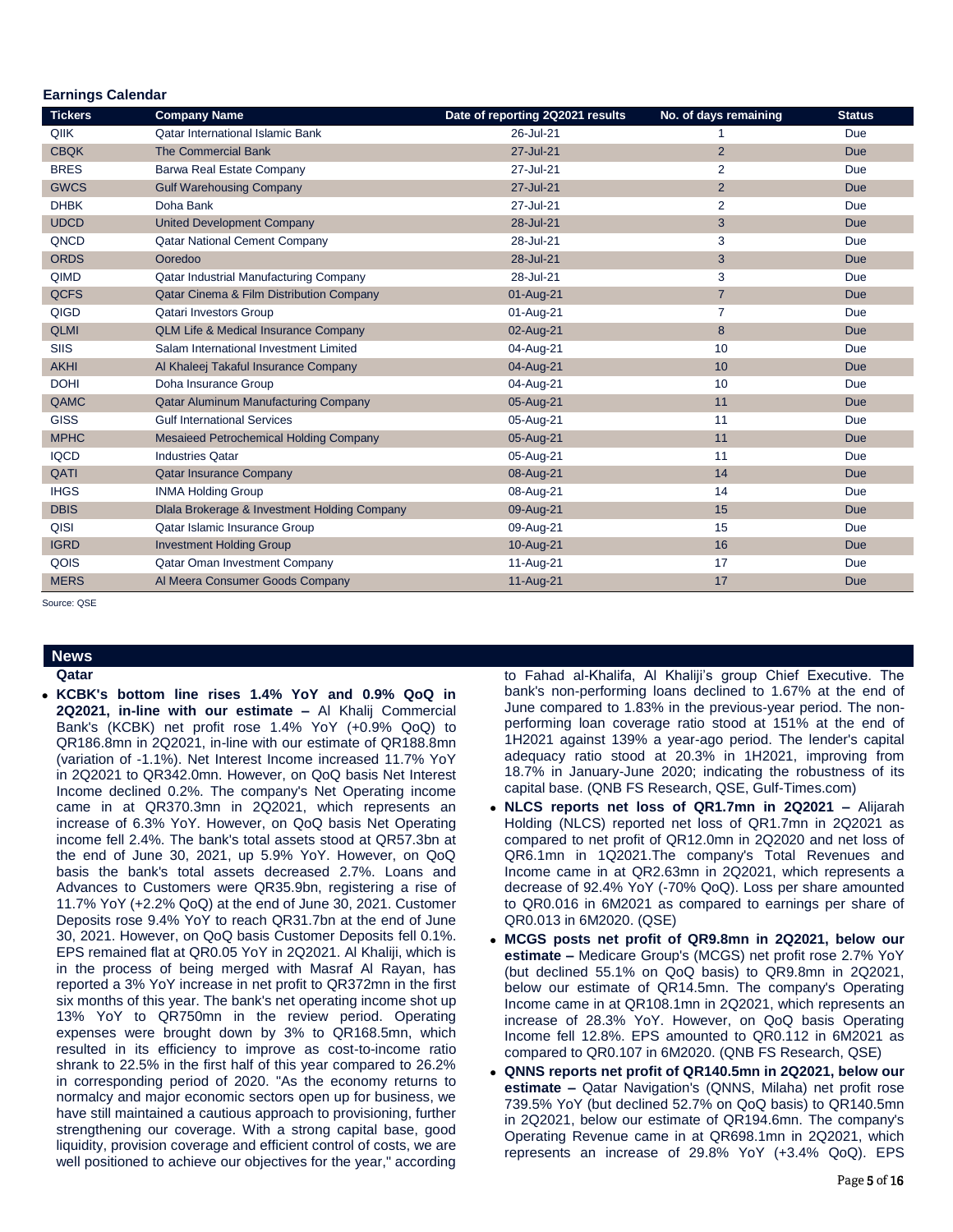amounted to QR0.39 in 6M2021 as compared to QR0.26 in 6M2020. Milaha has reported an impressive 46% surge in net profit to QR438mn in the first six months of this year, mainly steered by its off shore and maritime businesses. The company's operating revenues amounted to QR1.37bn at the end of June 30, 2021, reporting 11.38% YoY increase. EPS increased to QR0.39 for the six months ended June 30, 2021 against QR0.26 in the corresponding period of 2020. Milaha Maritime and Logistics' net profit increased by QR24mn mainly due to strong shipping rates, increased volumes, and internal optimization measures in its container shipping unit. Milaha Off shore's bottom line increased by QR108mn, driven by reduced vessel impairments compared to the same period last year. Milaha Capital's net profit increased by QR43mn, mainly on lower impairments compared to the same period last year. Milaha Trading's net profit rose by QR2mn driven by increased heavy equipment sales volume. However, Milaha Gas and Petrochem's net profit decreased by QR40mn, mainly owing to drastically reduced tanker market rates driving the reduction. (QNB FS Research, QSE, Gulf-Times.com)

- **AKHI to disclose its semi-annual financial results on August 04 –** Alkhaleej Takaful Insurance (AKHI) discloses its financial statement for the period ending June 30, 2021 on August 04, 2021. (QSE)
- **SIIS board of directors to meet on August 04 –** Salam International (SIIS) has announced that its board of directors will be holding a meeting on August 04, 2021 to discuss the and approve the semi-annual financial statements for the period ending on June 30, 2021, and to follow up on the implementation of previous decisions. (QSE)
- **QATI to disclose its semi-annual financial results on August 08 –** Qatar Insurance (QATI) will disclose its financial statement for the period ending June 30, 2021 on August 08, 2021. (QSE)
- **QOIS to disclose its semi-annual financial results on August 11 –** Qatar Oman Investment Company (QOIS) will disclose its financial statement for the period ending June 30, 2021 on August 11, 2021. (QSE)
- **ORDS accepts the resignation of its CCO, appoints Bilal Kazmi as acting group CCO –** Ooredoo (ORDS) announced that it has accepted the resignation of Mr. Andrew Kvalseth from his post as Group Chief Commercial Officer (CCO), effective 15 July 2021, and has appointed Bilal Kazmi as Acting Group CCO. (QSE)
- **QNNS to hold its investors relation conference call on July 25 –** Qatar Navigation (QNNS) will hold the conference call with the Investors to discuss the financial results for the Semi-Annual 2021 on July 25, 2021 at 02:00pm, Doha Time. (QSE)
- **BRES to holds its investors relation conference call on July 29 –** Barwa Real Estate Company (BRES) will hold the conference call with the Investors to discuss the financial results for the semi-annual 2021 on July 29, 2021 at 12:30pm, Doha Time. (QSE)
- **QNCD to holds its investors relation conference call on August 01 –** Qatar National Cement Company (QNCD) will hold the conference call with the Investors to discuss the financial results for the Semi-Annual 2021 on August 01, 2021 at 01:00pm, Doha Time. (QSE)
- **QOIS to hold its investors relation conference call on August 15 –** Qatar Oman Investment Company (QOIS) will hold the conference call with the Investors to discuss the financial results for the Semi-Annual 2021 on August 15, 2021 at 12:00pm, Doha Time. (QSE)
- **Moody's announces completion of a periodic review of ratings of ABQK –** Moody's Investors Service ("Moody's") has completed a periodic review of the ratings of Ahli Bank (ABQK)

and other ratings that are associated with the same analytical unit. The review was conducted through a portfolio review discussion held on 12 July 2021 in which Moody's reassessed the appropriateness of the ratings in the context of the relevant principal methodology(ies), recent developments, and a comparison of the financial and operating profile to similarly rated peers. The review did not involve a rating committee. Since 1 January 2019, Moody's practice has been to issue a press release following each periodic review to announce its completion. (Bloomberg)

- **Moody's announces completion of a periodic review of ratings of CBQK –** Moody's Investors Service ("Moody's") has completed a periodic review of the ratings of The Commercial Bank (CBQK) and other ratings that are associated with the same analytical unit. The review was conducted through a portfolio review discussion held on 12 July 2021 in which Moody's reassessed the appropriateness of the ratings in the context of the relevant principal methodology(ies), recent developments, and a comparison of the financial and operating profile to similarly rated peers. The review did not involve a rating committee. Since 1 January 2019, Moody's practice has been to issue a press release following each periodic review to announce its completion. (Bloomberg)
- **Moody's announces completion of a periodic review of ratings of QIBK –** Moody's Investors Service ("Moody's") has completed a periodic review of the ratings of Qatar Islamic Bank (QIBK) and other ratings that are associated with the same analytical unit. The review was conducted through a portfolio review discussion held on 12 July 2021 in which Moody's reassessed the appropriateness of the ratings in the context of the relevant principal methodology(ies), recent developments, and a comparison of the financial and operating profile to similarly rated peers. The review did not involve a rating committee. Since 1 January 2019, Moody's practice has been to issue a press release following each periodic review to announce its completion. (Bloomberg)
- **Shell is 'interested' in partnering with QP on North Field expansion –** Multinational energy company Shell is interested in partnering with QP on North Field expansion, Qatar Shell's managing director and country chairman Andrew Faulkner said and noted he is "impressed with the clarity and focus in its execution". In an exclusive interview with Gulf Times, Faulkner said, "I'm sure you have all followed the recent Qatar Economic Forum during which His Highness the Amir, Sheikh Tamim bin Hamad al-Thani talked about this significant project for Qatar. Let me start by saying how impressive the North Field Expansion project is. I have been impressed with the clarity and focus in its execution. The inclusion of Carbon Capture and Storage (CCS) and solar power sets the benchmark for new LNG globally." Asked whether Shell will be interested in partnering with Qatar Petroleum in the expansionary phase of North Field production, Faulkner replied, "Absolutely." He said, "Shell has a strong history in Qatar, and we are interested in new opportunities to deliver long-term value to QP, the State of Qatar, and Shell. Personally, I think and am confident that with Shell's strong global LNG footprint, our diverse customer base and our LNG marketing capabilities – in combination with Shell's operational experience in Qatar – we will be a value adding partner on NFE – complementing of course QG's already excellent operational record. We look forward to continuing to support QP's strategic ambitions through NFE and beyond." (Gulf-Times.com)
- **Omnibus accounts to enhance QSE allure, signal advent of derivatives –** The Qatar Stock Exchange (QSE) may soon allow omnibus accounts for custodians as part of its efforts to enhance the attractiveness; it also indicates the advent of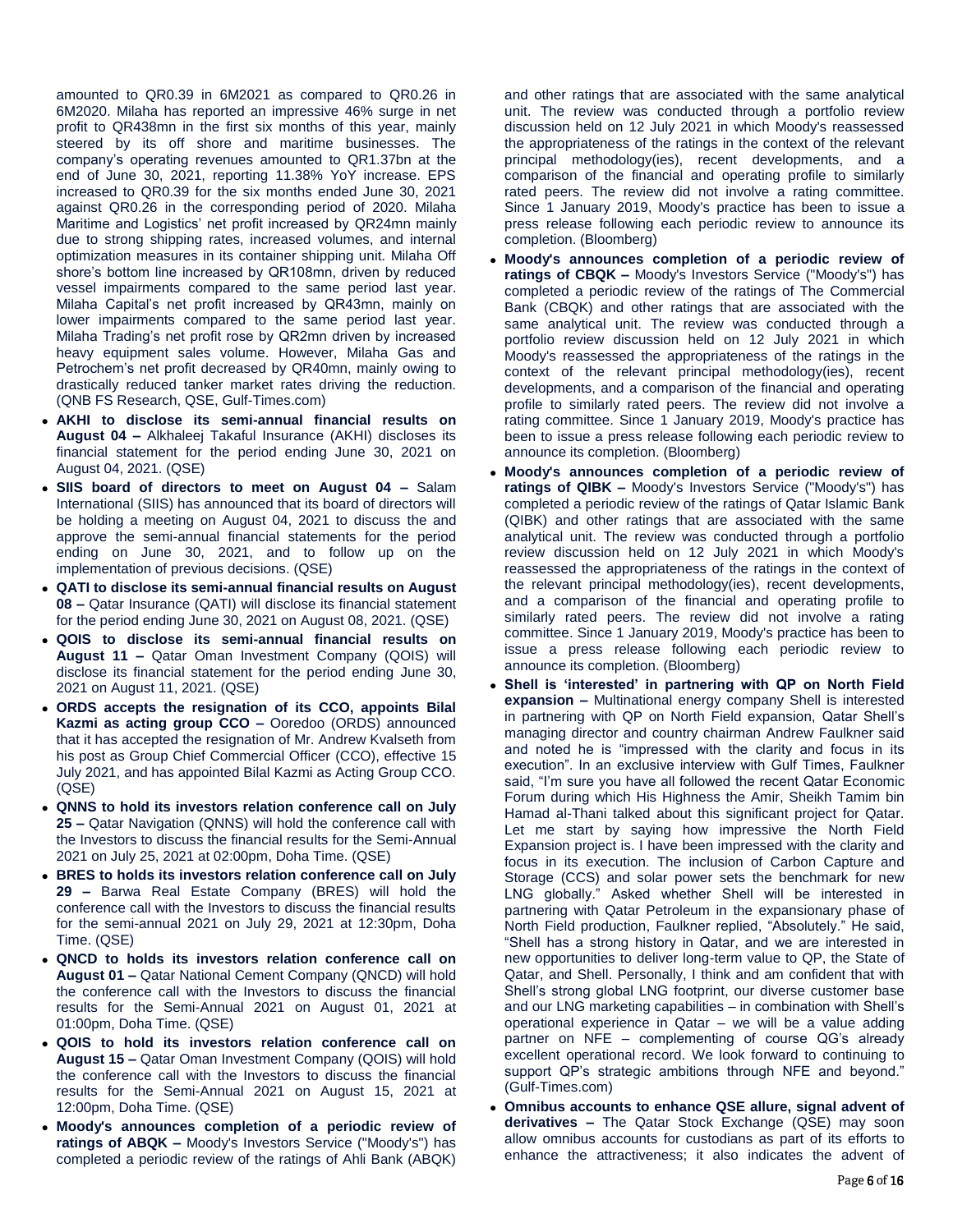derivatives. "Omnibus account (has been) approved by the QFMA (Qatar Financial Market Authority)," QSE Chief Executive Rashid bin Ali Al-Mansoori said in a recent tweet. The Omnibus is used with custodians to facilities more investors in one account and make it efficient to place orders. The QFMA board had in 2018 approved the issuance of rules and procedures for omnibus orders. Such rules and procedures govern the creation of omnibus accounts, through which the orders of a group of clients, whose accounts are associated with one order, are executed. After trading, shares purchased or sold are allocated to each client's own account. The issuance of such rules and procedures comes as part of the QFMA's efforts to increase the attractiveness of the Qatari capital market for both domestic and foreign investors by giving them the opportunity in providing diversified financial services suitable to the market needs and facilitating the task of local and international investment managers on the QSE. As per QFMA stipulations, there would be an allocation account and associated account (s). The allocation account is created on the depository systems in the investment entity' name and used to enter omnibus orders of securities' sale and purchase for the clients having the associated accounts as one order through the financial services company. Market sources are of the view that one of the advantages of omnibus accounts is that it would reduce costs as only one account is required for many investors, and also ease the burden for issuers. An omnibus account is normally overseen by a futures manager, who uses the funds in the account to complete trades on behalf of the participating individual investors. In the Capital Market Report 2020, the Qatar Financial Centre had suggested creating a derivatives market, initially offering single-stock futures contracts, as part of the key recommendations for the country's capital market development. The QSE has chalked out plans to launch derivatives as part of enhancing the investment portfolio for investors, and also to make it eligible to achieve higher international classification compared with the present emerging market status. The report had suggested creating a derivatives market, initially offering single-stock futures contracts, as part of the key recommendations for the country's capital market development. A derivatives market would add to the breadth of Qatar's capital market, offering investors risk management tools to hedge their investments and business exposure. The QSE had recently announced that it is looking into derivatives trading, indicating that it could be hosted on the exchange, supported by a listing framework and clearing and settlement through the Qatar Central Securities Depository. (Gulf-Times.com)

 **FocusEconomics: Qatar's public debt to GDP set to decline to 55.4% in 2025 –** Qatar's public debt as a percentage of the GDP is set to decline to 55.4 in 2025 from 65.8 this year, researcher FocusEconomics said in a report. Next year it will be 61.7; 60 in 2023 and 57.7 in 2024, FocusEconomics said in its latest country update. The country's fiscal balance (as a percentage of the GDP) has been estimated at 1.8 in 2025 from 1.7 this year. Next year, it is estimated to rise to 2.2; 2.0 in 2023 and 1.9 in 2024. Qatar's current account balance (as a percentage of the GDP) has been estimated to scale up to 7.2 in 2025 from 4.5 this year. Next year, it will be 4.3; 4.4 in 2023 and 5.8 in 2024. The country's GDP per capita, according to FocusEconomics, will scale up to \$71,681 in 2025 from \$61,171 in 2021. Next year, the country's GDP may account for \$64,268; \$66,259 (2023) and \$68,977 in 2024. Qatar's economy is expected to maintain growth in the region of 2.5% to 2.7% until 2025, it said. Qatar's unemployment will remain a meagre 0.2% between 2021 and 2025, FocusEconomics said. (Gulf-Times.com)

- **PSA: Qatar industrial production surges 6% in May –** A robust expansion in the extraction of hydrocarbons and desalination as well as in the production of refined petroleum products, basic metals, chemicals and beverages led Qatar's industrial production to surge 6% MoM this May, according to the Planning and Statistics Authority (PSA). The country's Industrial Production Index (IPI) saw a 1.7% yearly increase in May 2021, mainly contributed by cement, mining and quarrying (other than hydrocarbons), refined petroleum products and rubber and plastics, despite the continuation of certain Covid-19 related restrictions. The PSA introduced IPI, a short-term quantitative index that measures the changes in the volume of production of a selected basket of industrial products over a given period with respect to a base period 2013. The mining and quarrying index, which has a relative weight of 83.6%, saw a 5.9% increase MoM owing to a 5.9% expansion in the extraction of crude petroleum and natural gas, even as there was a 3.8% decline in other mining and quarrying sectors. On a yearly basis, the index showed a 0.3% rise owing to a 0.7% increase in the extraction of crude petroleum and natural gas and 35.4% in other mining and quarrying sectors. The manufacturing index, with a relative weight of 15.2%, expanded 5.5% on a monthly basis in May 2021 on account of a 7.2% increase in refined petroleum products, 7% in basic metals, 5.9% in chemicals and chemical products, 5.3% in beverages and 0.4% in food products. However, there was an 8.8% decline in printing and reproduction of recorded media, 5.5% in cement and other nonmetallic mineral products and 2.2% in rubber and plastics products. On a yearly basis, the manufacturing index shot up 7.7% in May this year owing to a 55.3% surge in the production of cement and other non-metallic mineral products, 29.6% in basic metals, 25.3% in refined petroleum products and 16.9% in rubber and plastic products. Nevertheless, there was a 10.9% contraction in the production of beverages, 7% in food products and 1.2% in chemicals and chemical products. (Gulf-Times.com)
- **QCB: Non-resident deposits in banks outpace overall deposits growth YoY in May –** The non-resident deposits in Qatar's commercial banks grew much faster than the resident deposits as well as the total deposits YoY this May, according to the central bank data. The non-resident deposits with the domestic Islamic banks were also seen considerably outpacing the total non-resident deposits in the country's banking system; said the data of the Qatar Central Bank. The non-resident deposits in the commercial banks witnessed a 34.23% YoY increase to QR278.36bn, which constituted 15.66% of the total liabilities in the review period. In the case of the resident deposits, it grew slower at 4.09% YoY to QR682.82bn or 38.46% of the total liabilities in May this year. The non-resident deposits within the Qatari banks soared 34.22% YoY to QR276.91bn and those within foreign banks were up 33.33% to QR1.44bn in May this year. Within the domestic lenders, nonresident deposits with the traditional banks expanded 26.89% YoY to QR226.1bn and those with the Islamic banks shot up 80.63% to QR50.81bn in the review period. Within the foreign banks, the non-resident deposits with the Arab lenders shot up 28.57% YoY to QR0.27bn and non-Arab banks by 36.05% to QR1.17bn in May this year. The resident deposits with the Qatari banks rose 4.72% to QR663.93bn; whereas those with the foreign banks witnessed a 13.45% decline to QR19.89bn in May 2021. The resident deposits with the traditional lenders were down 0.25% YoY to QR419.31bn; while those with the Islamic lenders soared 14.5% to QR244.62bn in the review period. Within the foreign banks, the resident deposits with the Arab lenders were seen declining 7.48% to QR5.81bn and those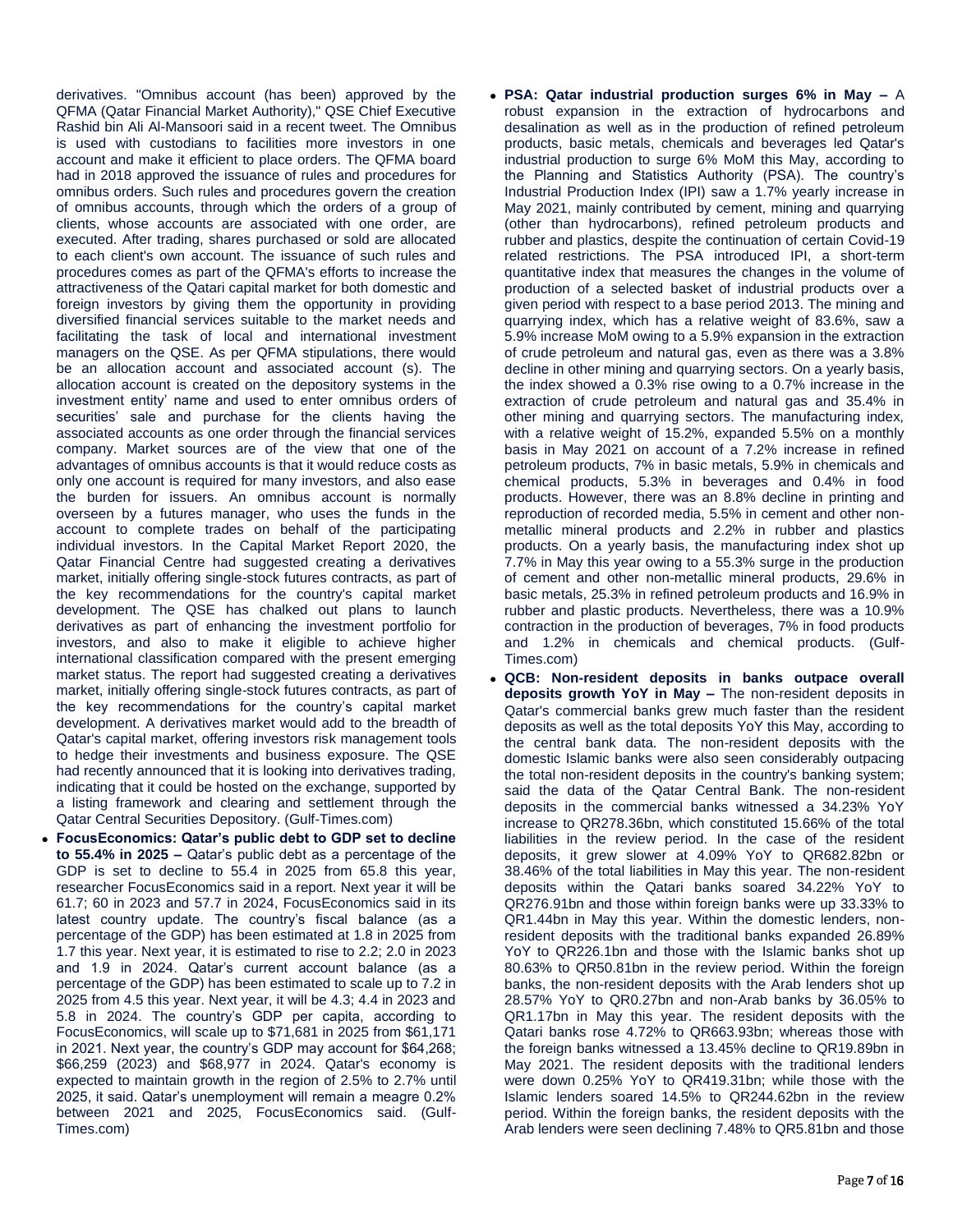with the non-Arab lenders by 15.69% to QR14.08bn in May 2021. (Gulf-Times.com)

- **QIBC official: More GCC investors exploring Qatar's business climate as government relaxes Covid-19 protocols –** The government's decision to relax its Covid-19 protocols has played a significant role in attracting more investors from neighboring countries in the GCC to explore the investments opportunities available in Qatar, an official of the Qatar-Indonesia Business Council (QIBC) has said. "Aside from GCC nationals and residents visiting Qatar, there has been an uptick in the number of business people from neighboring Gulf countries who are keen to explore the investment opportunities being offered by the state. "The announcement of the gradual lifting of Covid-19 protocols, as well as the new travel policy, has increased investor confidence in Qatar's business climate across a wide range of industries and sectors," QIBC president Farhan al-Sayed told Gulf Times yesterday. On July 12, Qatar enforced a new travel policy exempting fully vaccinated passengers from quarantine, a development that was welcomed by residents and citizens, as well as stakeholders from the private sector. In a previous statement on the new policy, the Ministry of Public Health (MoPH) stated that "individuals are exempted from quarantine if they are fully vaccinated with an MoPH-recognized vaccine and at least 14 days have passed after receiving the second dose of a two-dose series vaccine or from the single dose in case of single-dose regime vaccine." Al-Sayed said the travel and tourism industry, as well as stakeholders in Qatar's retail and hospitality sectors, stand to gain from the expected tourist inflow in the coming period. He also pointed out that food and beverage (F&B) establishments in Doha and mall tenants witnessed a surge in customer footfall following the government's announcement of Phase 3 of its Covid-19 protocols. (Gulf-Times.com)
- **Kamco: QP's oversubscribed \$12.5bn bonds show strong demand for investment debt –** Qatar Petroleum's (QP) \$12.5bn bonds, which was recently oversubscribed more than three times, has shown the "extremely strong" appetite for investment-grade bonds from the Gulf sovereigns, or its related enterprises, according to Kamco Invest. "The recent announcement of \$12.5bn in bonds from QP that received orders of \$41bn shows that investor appetite for investmentgrade bonds from the GCC governments, or GREs (government-related entities) remain extremely strong," the Kuwait-based non-banking financial powerhouse said in a latest report. QP had earlier this month raised \$12.5bn in a multitranche bond offering, marking a significant achievement for an oil and gas company in the international financial and capital markets. It is the largest US dollar fixed rate oil and gas offering and also the largest corporate issuance in the Middle East and North Africa region. The proceeds from the bond offering will be used to support QP's ambitious growth plans, particularly the North Field expansion projects over the coming few years. A meeting with international investors late last month had led to "significant" interest from insurers, asset managers, pension funds and bank treasuries, which resulted in "high quality orderbook" with demand peaking above \$40bn from as many as 500 investors, QP had said. Kamco said Qatar had, nevertheless, shown a "steep" decline in the bonds and sukuk issuances in the first half of this year (H1-2021), following two consecutive years of declines in full-year issuances in 2019 and 2020, as its fiscal deficits were relatively smaller than other GCC peers. (Gulf-Times.com)
- **Stabilization of rents, prices in certain sectors expected in Qatar in medium term, says researcher –** Stabilization of rents and prices in certain sectors is expected in Qatar in the medium-term on account of the recent boost to expectations of

stakeholders and lifting of restrictions, noted ValuStrat's General Manager, Qatar, Pawel Banach. The pandemic did exacerbate or in some cases prolong, the trajectory of the decline of performance for certain sectors of Qatar's real estate market, Banach noted. At the beginning of the second quarter of 2021, restrictions were re-imposed limiting mobility amid rising Covid-19 cases. Operating capacities of commercial outlets were reduced and dine-in at F&B outlets was banned. However, the constraints did not hinder the recovery of the real estate market in Qatar. The volume of transactions surged 46% over one year and 34% over two years (pre-Covid-19). Moreover, there was an improvement in the performance of hotel, villa, and warehouse markets. This is evidence of improved buyer confidence stemming from several factors: Increasing competitiveness of properties, the introduction of policies facilitating foreign investment, normalization of relations with GCC countries, and positive reinforcements from holding of World Cup in 2022, Banach said. (Gulf-Times.com)

- **ValuStrat: Qatar's workspace stock exceeds 5.6mn sqm; 76,000sqm GLA added in 2Q –** An estimated 76,000 square meters (sqm) gross leasable area (GLA) was completed during the second quarter (2Q2021), bringing the total workspace stock to 5.6mn sqm in Qatar, researcher ValuStrat said in a report. Supply of offices in Lusail has exceeded 1mn sqm GLA with two office towers added in Lusail Marina during the quarter. With 63% of pipeline supply concentrated in Lusail, total new-builds in the zone (assuming no construction delays) is projected to reach 1.2mn square meters GLA by the end of 2022. Oversupply in Qatar's office market is estimated to exceed 2mn sqm gross leasable area (GLA) on account of slow take-up of office space compared to the continuous influx of supply, ValuStrat noted. The citywide median asking rent for offices was QR76 per sqm, which declined 2.6% quarterly and 7.6% annually, ValuStrat said. It is unlikely that existing private local and international companies will be expanding their office requirements in the medium term due to the adoption of flexible 'work from home' schedules. According to ValuStrat, offices along C/D ring road experienced highest quarterly depreciation of up to 6%. According to Mwani Qatar, Hamad, Ruwais and Doha ports handled 819,253 Twenty-Foot Equivalent Units (TEUs) containers in 1H2021, up by 22% YoY, ValuStrat said. As of 2Q2021, average asking rent for dry warehouses was QR43 per sqm, which increased 5% QoQ and grew 1% YoY. (Gulf-Times.com)
- **ValuStrat: 4,900 new units to boost Qatar residential supply by end-2021 –** Qatar's residential supply will see some 4,900 units that will be handed over during the remaining quarters of 2021, researcher ValuStrat has said in a report. The housing stock was approximately 306,515 units with the addition of some 1,650 apartments and 150 villas during the quarter, ValuStrat said in its quarterly report. Apartment supply consisted of 1,650 units coming from projects handed over in Lusail (Fox Hills, Erkhyah and Marina District), The Pearl (Al Mutahidah Towers and Abraj Bay Tower 2), Al Dafna, Luqta (residential complex), Umm Ghuwailina and New Doha. Major projects situated in The Pearl, Lusail and Al Khor were awarded during the quarter, and projected to add 575 units by the end of 2024. Despite the slowdown in activity during Ramadan, transaction volumes of residential houses surged by 90% compared to the same period in 2020 with total value exceeding QR1.83bn. Median transacted ticket size for houses was QR2.7mn, increased 8% annually and 1.2% quarterly. (Gulf-Times.com)
- **Warehouses rents rise on strong demand in 2Q –** The rents of warehouses in the country has increased during the second quarter, reflecting growing demand for warehouses helped by rising economic activity. The average asking rent for dry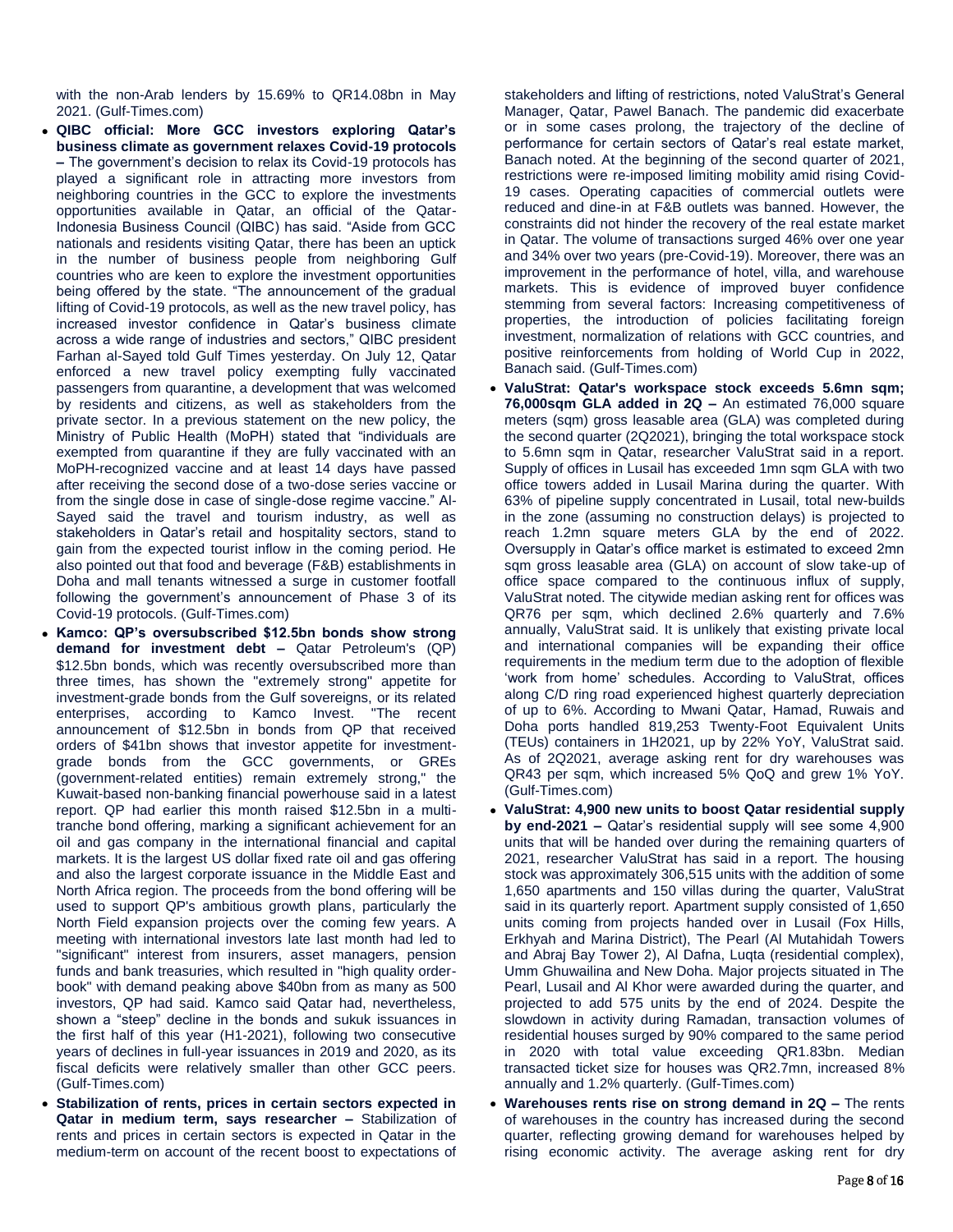warehouses during the second quarter of this has risen by 5% compared to previous quarter this year, according to a report released by real estate consultancy firm ValuStrat. The average asking rent for dry warehouses has risen marginally by 1 percent compared to same quarter last year. The average asking rent for dry warehouses was QR43 per sqm as of second quarter of this year. The average asking rent for temperaturecontrolled warehouses grew 5% during the second quarter compared to first quarter of this year while the rent for the same warehouses increased by 7% during the second quarter compared to the same quarter previous year. The average asking rent was ranging between QR40-80 per sqm as of second quarter of this year. The asking rent for warehouses in Al Wakrah, Birkat Al Awamer and Al Wukair areas was at QR42 per sqm, remaining unchanged compared to the previous quarter and the same period of last year. Warehouse asking rent in new Industrial Area was in the range of QR50-15 per sqm while it was in QR85-QR20 per sqm in old Industrial Area. The asking rent was in QR35-QR20 per sqm in Umm Salal. (Peninsula Qatar)

- **Container traffic rises 37% at Ruwais Port –** With continuous rise in cargo handling, Ruwais Port is consolidating its position as Qatar's northern gateway to trade. The port has witnessed around 37% increase in container traffic while vehicle handling at the port has risen by 30% during 2020, compared to previous year. The port plays the role of an additional access facility to promote the regional commercial shipments and to stimulate the economy of the northern part of Qatar. Ruwais port's performance during the last year was outstanding. "The port saw nearly 37% increases in the throughput of container volumes to 44,446 TEUs (Twenty-Foot Equivalent Units). RORO units at the port also registered a 30% increase from the previous year, crossing 1761 units for the year," said a report by Qatar Ports Management Company (Mwani Qatar). Ruwais Port had handled 32,474 TEUs containers in 2019. The performance of Ruwais Port was outstanding in 2018 also as it handled 25,002 TEUs containers. The port saw more than 100% increase in the throughput of livestock and Reefer container volumes. (Peninsula Qatar)
- **Hamad Port discharges heaviest ever break-bulk unit –** Hamad Port, Qatar's gateway to world trade, reached another milestone as it discharged a transformer weighing 163,000 kilograms which was the heaviest break-bulk unit ever handled in the port. "QTerminals has achieved another significant milestone, successfully discharging the heaviest breakbulk unit ever handled in Hamad Port – a transformer weighing 163,000 kgs," said QTerminals on its official twitter account, yesterday. QTerminals is a terminal operating company jointly established by Mwani Qatar and Milaha to provide container, general cargo, RORO, livestock and offshore supply services in Phase 1 of Hamad Port. "Congratulations to the ops team @q\_terminals for a safe and successful discharge of this break bulk unit - all 163,000 kgs of it!," tweeted Neville Bissett, CEO of QTerminals. Hamad Ports has accomplished many feats during this year, despite challenging situation created by the COVID-19 outbreak. On May 25, QTerminals announced that it had successfully handled a Ship To Ship (STS) cargo operation at its Hamad Port General Cargo Terminal for the first time since the beginning of operations at the port. Similarly, one of the largest offshore vessels had berthed at Hamad Port General Cargo Terminal berth on May 7 this year. A month earlier on April 29, QTerminals had welcomed the CMA CGM vessel MV APL Temasek at Hamad Port. The vessel had a length overall (LOA) of 397.88 metres, a container capacity of 17,292 TEUs and was the longest and the highest container capacity vessel ever to call at Hamad Port. In April, Hamad Port accomplished another

feat as it handled container volume of over 5mn Twenty-Foot Equivalent Units (TEUs) since the start of operations. (Peninsula Qatar)

- **Investments in Qatar digital landscape at all-time high –** Investments in Qatar's digital landscape, particularly in cloud computing, are at an all-time high and Microsoft Azure Qatar national framework is set to create opportunities for more than \$3.1bn new revenue for the country over the next five years, according to the Economist Intelligence Unit (EIU). Moreover, driven by a strong ambition to continue developing local talent and capabilities, Qatar has taken imperative steps to increase supply chain localization such as encouraging joint ventures with global firms, leveraging the natural resources and creating a culture of innovation and entrepreneurship, said the report. Qatar's investment drive in the digital sector comes as part of efforts to implement the country's digital transformation agenda and build a knowledge-based economy, said the report 'The Power of Proximity: Localizing Supply Chains in the Middle East', sponsored by the Qatar Free Zones Authority (QFZA). Both Google and Microsoft are expanding their cloud services offerings to the country, the report highlighted. Google Cloud provides companies with infrastructure, platform capabilities and industry solutions to reinvent their business with data-powered innovation using modern computing infrastructure, the report said. It delivers cloud solutions that help companies operate more efficiently, modernize for growth and innovate for the future, it said, adding Google Cloud platform regions are the cornerstone of Google's cloud infrastructure, "delivering highperformance, low latency, zero emissions, cloud-based services to users throughout the world". In 2020, Google signed a "strategic" collaboration agreement to launch its inaugural Google Cloud region in the Middle East in Doha. "The region is set to allow Google's global customers and partners to run their workloads locally," the EIU report said. (Gulf-Times.com)
- **SC highlights tender opportunities for firms –** Tenders open doors to new and long-term partnerships which leads to business growth and sustainability, said an official during a webinar held to highlight tender opportunities available at Supreme Committee for Delivery & Legacy (SC). They also promote equal opportunities, sustainable economic development, and foreign direct investment which the Qatar Financial Centre (QFC) and SC endeavor to sustain, he added. The event entitled 'Exploring Tender Opportunities at Supreme Committee for Delivery & Legacy' organized by QFC discussed the tender opportunities currently available at SC with an aim to highlight these opportunities to QFC firms and wider business communities. The virtual briefing also included a presentation highlighting the array of tenders available through SC, and ways to learn about these opportunities in a timely manner. (Peninsula Qatar)
- **'Positive vibe' driving optimism in Qatar's commercial sector, says business council official –** Qatar's commercial sector is witnessing a "positive vibe" after a rise in market activity due to the gradual easing of Covid-19 restrictions in the country, according to the president of the Qatar-Indonesia Business Council (QIBC). "The steady opening of the markets as a result of the gradual lifting of Covid-19 restrictions has created a positive vibe in many industries across the country, especially in the commercial sector, which was at the receiving end of the pandemic's impact on world economies," QIBC president Farhan Al-Sayed told Gulf Times. Major players and stakeholders in the private sector, especially many residents in Qatar, welcomed Phase 3 of the easing of Covid-19 restrictions, which came into effect recently, Al-Sayed pointed out. Al-Sayed noted that many commercial businesses, such as restaurants and mall tenants, as well as other retail stores across the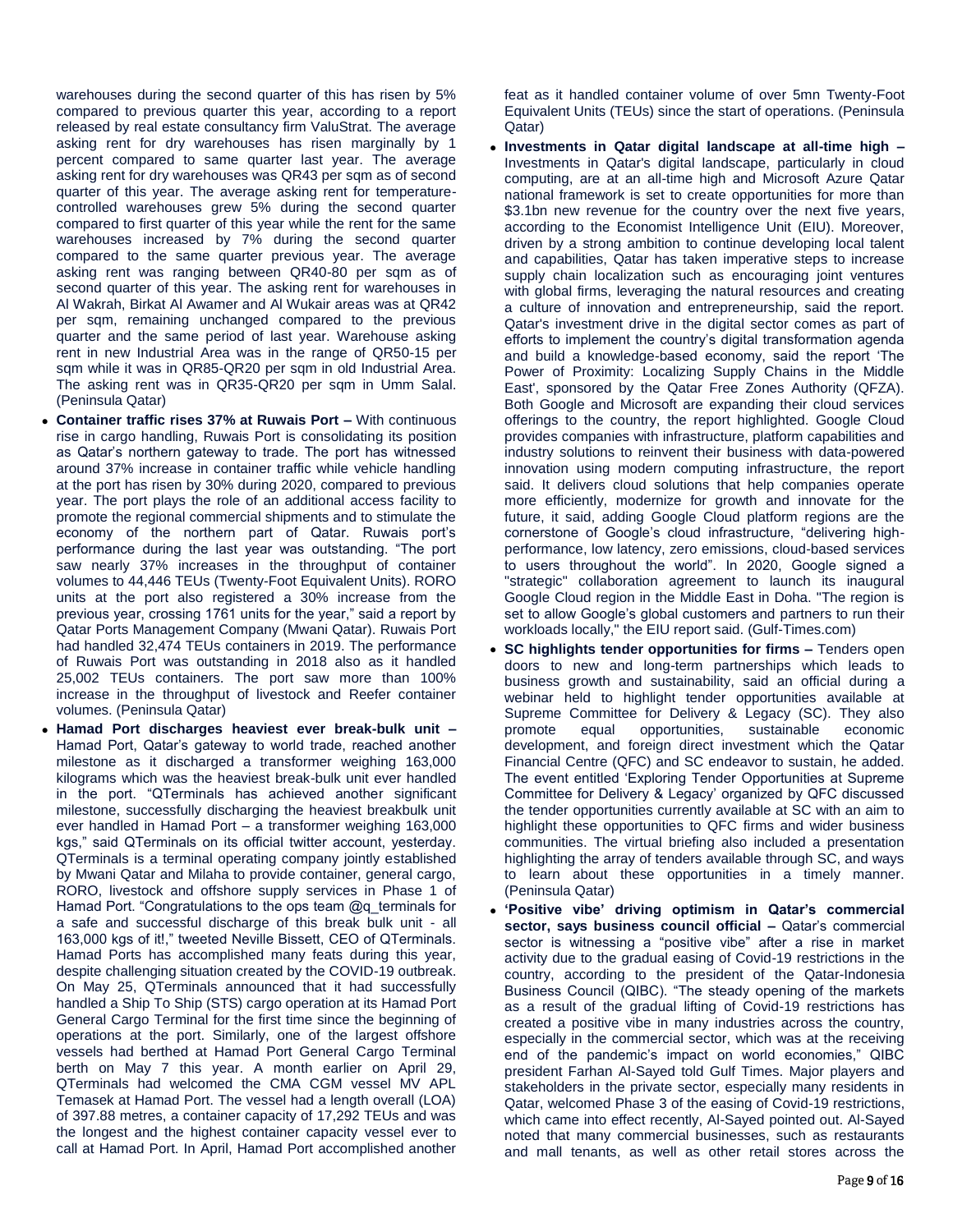country, "are benefiting well" from the influx of more customers "now that people are allowed to go places that were previously restricted under Covid-19 health and safety protocols." "The government, particularly the health ministry, has effectively handled the repercussions of the health pandemic, which is why Qatar is now seen as a safe country to visit. (Gulf-Times.com)

- **Daewoo unit lands \$634mn Qatar fixed platform contract –** Korean group Daewoo Shipbuilding & Marine Engineering said it has clinched an order worth KRW725.3bn (\$633.6mn) from Qatar's North Oil Company (NOC) for setting up a fixed platform in the country's largest Al-Shaheen oil field. The scope of work includes a topside, a jacket, and an interconnection bridge with other facilities, said the Korean group in its statement. Construction on the fixed platform will be completed by the second half of 2023, it added. (Zawya)
- **Qatar Airways named 'Airline of the Year 2021' by AirlineRatings –** Qatar Airways has been named 'Airline of the Year 2021' by AirlineRatings. The airline has also clinched the 'Best Middle East Airline', 'Best Catering', and the 'Best Business Class' awards. This marks the third year in a row Qatar Airways has achieved the 'Best Business Class' accolade, recognizing its patented Qsuite product. The 'Airline of the Year' award acknowledges the best in aviation, with a focus on product innovation, good route network and overall safety. All AirlineRatings awards are given based on strict assessment criteria put together by industry professionals with extensive expertise and experience in the aviation field. (Gulf-Times.com)
- **Qatar Air ready to buy Boeing, Airbus freighters, urges launch –** Qatar Airways Chief Executive Officer Akbar Al Baker said he's ready to order wide-body freighter planes from Airbus SE or Boeing Co. within a month or two if a new model is made available. The Gulf carrier could place a "large customer order" for an A350 freighter planned by European manufacturer Airbus or a new 777F from its U.S. rival before the end of the third quarter, Al Baker told the FlightPlan III webinar. Al Baker has lobbied for the aircraft before, but neither plane maker has committed to making a freighter version of the passenger jumbo-jets. His urgency highlights how important burgeoning cargo demand has become to airlines whose longhaul passenger markets remain blighted by the coronavirus crisis. (Bloomberg)
- **Jordan-Qatar trade balance grows to \$55mn –** The volume of trade balance between Jordan and Qatar grew 17.5 per cent during the first quarter of 2021, compared with the same period last year, statistics by the Qatar Planning and Statistics Authority showed. The Jordan-Qatar trade balance during the first quarter of 2021 totaled QR200mn (about \$55mn), compared with QR165mn (about \$45.3mn) the year before, according to quarterly trade data issued by the authority and cited by the Jordan News Agency, Petra. Jordan's top imports from Qatar include lubricants, kerosene, liquefied gas and fertilizers, while Qatar mainly imports fruits and vegetables, livestock, chemicals, medicines, phosphate and potash. (Bloomberg)
- **NW EUROPE LNG TRACKER: Qatari Cargo Diverts to South Korea –** An LNG vessel with a cargo from Qatar is diverting to South Korea, after initially planning to arrive in Belgium, shiptracking data on Bloomberg show. Al Aamriya, still listed on Zeebrugge's website as arriving on Aug. 1, updated its destination as Incheon, South Korea, where an LNG import terminal is located. (Bloomberg)
- **OIL TENDER: PTT buys Qatar Land, Banoco Arab medium for September –** Thai company bought at least 500k bbls of Qatar Land and Banoco Arab Medium crude for Sept. loading, according to traders who asked not to be identified. Cargoes

were purchase on behalf of its unit IRPC. The company bought Das Blend, Qatar Land and Marine, and Banoco Arab Medium last month. (Bloomberg)

- **OIL TENDER: Qatar Sells Al-Shaheen for September at Avg +\$2.80-\$2.90 –** QPSPP sold three cargoes of Al-Shaheen crude for September loading at an average premium of \$2.80- \$2.90/bbl to the Dubai benchmark price, according to traders who asked not to be identified. Buyer was Shell; cargoes scheduled to be loaded on September 4-5, September 19-20 and September 28-29. Japan's ENEOS bought Septemberloading cargoes of the grade at +\$2.70-\$2.80/bbl in pre-tender spot deals this week. (Bloomberg)
- **Tourism seen to bring brisk business to exchange houses –** Exchange houses are gearing up for brisk business as inbound and outbound tourism is expected to push demand for foreign currencies following Qatar's implementation of a new travel policy, an industry expert has said. Operations Manager of Al Zaman Exchange, Dr Zubair Abdulrahman said tourism is among the factors driving the surge in foreign exchange activity as more citizens and residents started travelling abroad for the Eid holidays and family vacations. "The lifting of the mandatory hotel quarantine for arriving passengers to Qatar and Phase 3 of the government's Covid-19 protocols, which allows more movement of people outdoors, as well as US dollar fund availability in the banks, have created a positive impact on the exchange houses industry," Abdulrahman told Gulf Times yesterday. As more people are making the most of the gradual easing of Covid-19 restrictions, Abdulrahman also noted that exchange houses are witnessing a "more than 50%" increase in transactions compared to the same period last year when coronavirus infection cases were on the rise. (Gulf-Times.com)
- **Qatar emerges as 2021 F1 race alternative –** Qatar has emerged as a potential replacement race in 2021, as dark clouds gather over several scheduled grands prix in the second half of the season. Even at Zandvoort, where Dutch authorities have already given race organizers all the necessary permits to plan for a full house of 105,000 spectators per day in early September, new uncertainty is now arising. That is despite the fact that De Telegraaf reports that workers are currently "busy building and preparing all the temporary hospitality areas and stands". (Bloomberg)
- **HIA becomes busiest airport in Middle East –** The Hamad International Airport (HIA) is now the busiest airport in the Middle East, according to prominent travel analytics organization ForwardKeys. HIA has secured this position by safeguarding its airport experience with its adherence to COVID-19 policies and protocols, and introduction of technological solutions. ForwardKeys said that "During the height of the COVID-19 crisis, many routes in and out of Doha remained operational". As a result Doha became a major hub for repatriation flights – most notably to Johannesburg and Montreal, the firm said. (Qatar Tribune) **International**
- **ELFA: US business borrowing for equipment rises 17% in June –** Borrowings by US companies for capital investments rose about 17% in June from a year earlier, the Equipment Leasing and Finance Association (ELFA) said. The companies signed up for \$10.4bn in new loans, leases and lines of credit last month, up from \$8.9bn a year earlier. Borrowings rose 28% from the previous month. "Despite slower-than-desired vaccinations in certain parts of the US, consumer spending is accelerating, markets remain strong and unemployment continues to slowly abate, all of which are contributing to a strong economy," ELFA Chief Executive Officer Ralph Petta said. He said these trends serve as a good indication for the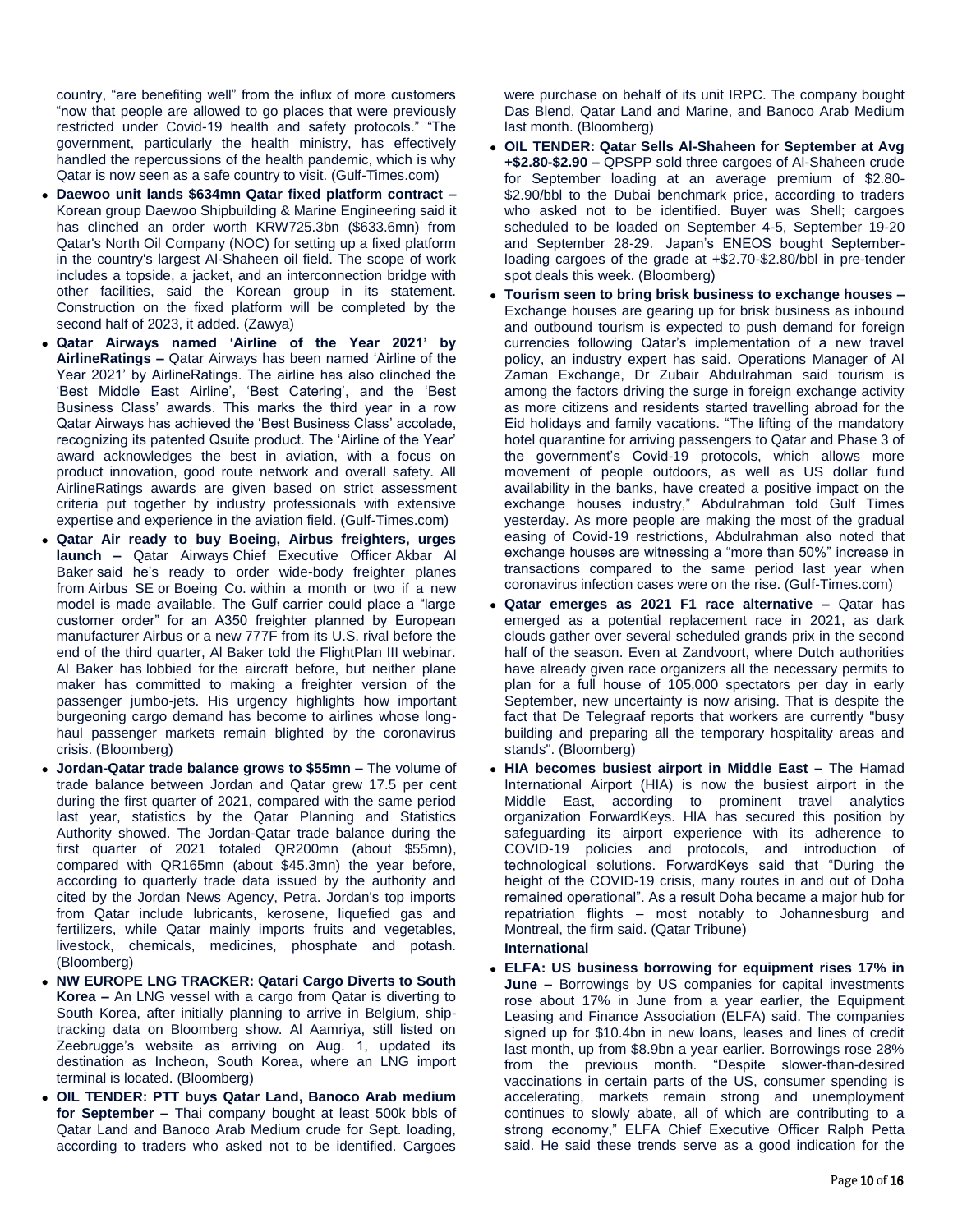equipment finance sector as it moves into the second half of 2021. Washington-based ELFA, which reports economic activity for the nearly \$1tn equipment finance sector, said credit approvals totaled 76.7%, down from 77.4% in May. ELFA's leasing and finance index measures the volume of commercial equipment financed in the US. (Reuters)

- **IHS Markit survey: US business activity cools further in July –** US business activity grew at a moderate pace for a second straight month in July amid supply constraints, suggesting a cooling in economic activity after what was expected to have been a robust second quarter. Data firm IHS Markit said on Friday its flash US Composite PMI Output Index, which tracks the manufacturing and services sectors, fell to a four-month low of 59.7 from 63.7 in June. A reading above 50 indicates growth in the private sector. Businesses are battling shortages of raw materials and labor, which are fanning inflation, in the aftermath of the economy's reopening after severe disruptions caused by the COVID-19 pandemic. The survey's findings fit in with economists' views that growth will slow after accelerating in the second quarter, thanks to massive fiscal stimulus. Even with the boost from government money fading, the economy remains supported by strong demand, with households having accumulated at least \$2.5 trillion in excess savings during the pandemic. The labor market recovery is also gaining traction and wages are rising as companies compete for workers. But the Delta variant of the coronavirus, which is behind a resurgence in new COVID-19 infections in parts of the country with low vaccination rates, could result in consumers being more cautious. (Reuters)
- **UK growth slows sharply in July as COVID 'pingdemic' hits –** Britain's rapid economic bounce-back from the coronavirus pandemic slowed sharply in July as a new wave of cases forced hundreds of thousands of workers to self-isolate under government rules to limit the spread of the disease. Supermarkets and hauliers say staff shortages are making it hard to restock shelves and deliver goods, and Friday's monthly purchasing managers' index (PMI) data gave the first clear evidence of the scale of the impact. The IHS Markit/CIPS flash composite PMI dropped to 57.7 in July from 62.2 in June. A reading above 50 indicates growth in the economy but the reading was the lowest since March and a sharper fall than most economists had forecast in a Reuters poll. "July saw the UK economy's recent growth spurt stifled by the rising wave of virus infections, which subdued customer demand, disrupted supply chains and caused widespread staff shortages, and also cast a darkening shadow over the outlook," Chris Williamson, chief business economist at IHS Markit, said. The economy was still on course to expand in the third quarter, but at a slower pace than before, he added. The British PMI contrasted with the one for the Eurozone, which struck its highest since July 2000, and sterling extended losses after the data. (Reuters)
- **Eurozone businesses boomed in July but confidence weakened –** Eurozone business activity expanded at its fastest monthly pace in over two decades in July as the loosening of more COVID-19 restrictions gave a boost to services but fears of another wave of infections hit business confidence, a survey showed. With vaccination rates accelerating and the burden on health care easing governments have lifted some of the curbs they imposed to try and contain the virus' spread, unleashing pent-up demand. IHS Markit's Flash Composite Purchasing Managers' Index, seen as a good guide to economic health, climbed to 60.6 in July from 59.5, its highest reading since July 2000. It was ahead of the 50-mark separating growth from contraction and a Reuters poll estimate for 60.0. A PMI covering the bloc's dominant service industry jumped to 60.4 from 58.3, its highest since June 2006 and ahead of the Reuters poll

forecast for 59.5. Indicating that pace won't slow anytime soon, demand was racing. The new business index rose to 59.7 from 58.7, one of the highest readings in the survey's 23 year history. The strong recovery in Germany, Europe's biggest economy, continued with its PMI hitting the highest level in nearly a quarter of a century, fueled by strong demand partly resulting from an easing of virus containment measures. But French activity weakened more than forecast and fell to a three-month low as shortages of materials and transportation delays impacted firms. (Reuters)

- **China will strive to clean up irregularities in property market in 3 years –** China will strive to clean up irregularities in the property market in three years, the housing ministry said, as Beijing keeps up pressure on the red-hot market by tackling unbridled borrowing. The regulators will launch a probe into new construction by property developers, the use of illegal funds for mortgages and the deduction of rental deposits, said a notice jointly issued by eight government agencies, including China's state planner and the market regulator. Vice Premier Han Zheng on Thursday reiterated the Chinese government's current stance that "housing is for living in, not for speculation". China's property market has rebounded quickly from the COVID-19 crisis, which has fueled concerns about financial risks in an overheated market. Late last year, authorities began stepping up curbs on the sector, including issuing regulations to restrict funding to property developers. China aims to improve its supervision of the sector and to curb irregular activity within three years, according to the notice. The authorities will work together to crack down on irregularities. For example, the state planner will collect information on illegal activities and financial regulators will look into illegal flows of funds into the market, the notice said. (Reuters)
- **Russia raises key rate to 6.5% in sharpest move since 2014 –** Russia's central bank increased its key interest rate to 6.5% on Friday to curb stubbornly high inflation and indicated that further rate increases were possible even after the 100 basis point hike, its sharpest since late 2014. After slashing rates to a record low of 4.25% amid the COVID-19 pandemic in 2020, Russia this year embarked on a monetary tightening cycle to rein in inflation, which is a sensitive issue ahead of September parliamentary election. Central Bank Governor Elvira Nabiullina, presenting the rate move, said the bank also considered 50 and 75-basis-point hikes but opted for a more aggressive move to pull inflation back to its 4% target. Friday's decision, the fourth rate increase this year, came after annual consumer inflation, the central bank's main area of responsibility, overshot expectations and accelerated to 6.5% in June, its highest since August 2016 when the key rate was 10.5%. The central bank said inflation will finish this year at 5.7-6.2% returning to 4.0- 4.5% in 2022. The bank also revised its economic forecasts and now expects the economy to grow by 4.0-4.5% in 2021 versus an earlier projection of 3-4% growth. Nabiullina said the bank's tighter monetary policy would not hamper economic growth. (Reuters)

# **Regional**

 **OPEC+ agrees oil supply boost after UAE, Saudi reach compromise –** OPEC+ ministers agreed on Sunday to boost oil supply from August to cool prices which have climbed to 2-1/2 year highs as the global economy recovers from the coronavirus pandemic. The group, which includes OPEC countries and allies like Russia, crucially agreed new production allocations from May 2022 after Saudi Arabia and others agreed to a request from the UAE that had threatened the plan. "We are happy with the deal," UAE's Energy Minister Suhail bin Mohammed al-Mazroui told a news conference. Saudi energy minister Prince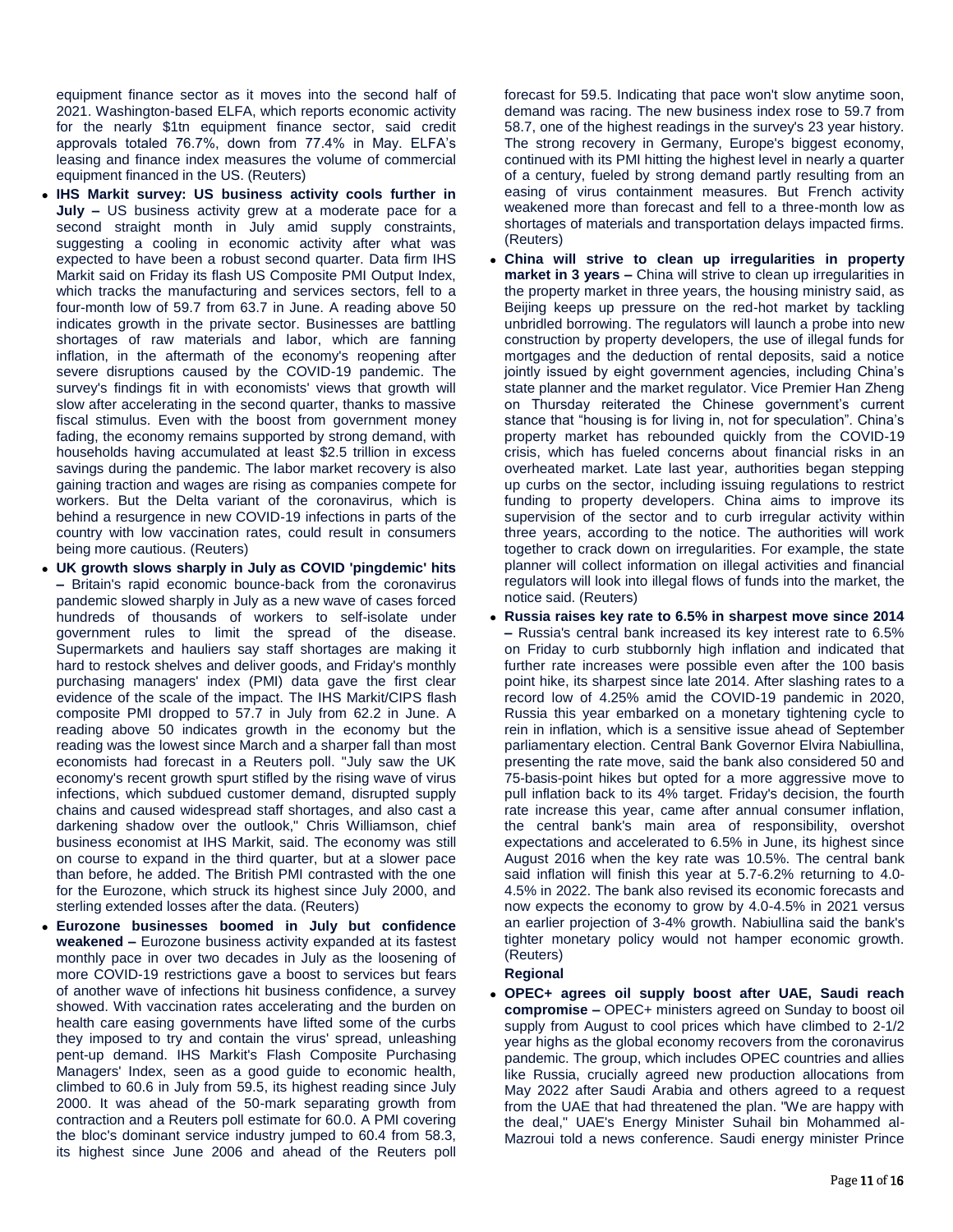Abdulaziz bin Salman declined to answer questions on how the compromise was reached. (Reuters)

- **OPEC sees world oil demand reaching pre-pandemic level in 2022 –** OPEC forecast on Thursday that world oil demand would rise in 2022 to reach a level similar to before the pandemic, led by growth in the United States, China and India. The Organization of the Petroleum Exporting Countries said in its monthly report that demand next year would rise by 3.4% to 99.86mn bpd, and would average more than 100mn bpd in the second half of 2022. "Solid expectations exist for global economic growth in 2022," OPEC said. "These include improved containment of COVID-19, particularly in emerging and developing countries, which are forecast to spur oil demand to reach pre-pandemic levels in 2022." The report reflects OPEC's confidence that demand will recover robustly from the pandemic, allowing the group and its allies to further ease record supply curbs made in 2020. Some analysts have said world oil demand may have peaked in 2019. (Reuters)
- **De facto UAE leader visits Saudi crown prince amid tensions –** The United Arab Emirates' de facto ruler held talks in the Saudi capital Riyadh on Monday with Saudi Crown Prince Mohammed bin Salman, at a time of tensions between the two Gulf allies that led this month to an open standoff over oil policy. "My brother Mohammed bin Salman and I discussed ways to further deepen the fraternal bond and strategic cooperation between our nations. The partnership between the UAE and Saudi Arabia continues to be strong and prosperous," Abu Dhabi Crown Prince Mohammed bin Zayed al-Nahyan tweeted. A public dispute between the two states this month disrupted policy setting by OPEC+, an oil producers' group that comprises OPEC and a number of allies. On Sunday, OPEC+ secured agreement to boost oil supplies after the two Gulf producers reached an understanding. (Reuters)
- **Indian oil minister vows to work with Saudi, UAE to calm oil markets –** India's new oil minister Hardeep Singh Puri vowed to work with oil producers Saudi Arabia and United Arab Emirates to reduce volatility in oil markets and make crude prices affordable. Veteran diplomat Puri, who took charge of India's oil ministry last week, on Thursday spoke to Saudi oil minister Prince Abdulaziz bin Salman, a day after his conversation with Ahmed Al Jaber, UAE's minister of Industry and chief executive of ADNOC. "I conveyed my desire to work with His Royal Highness Prince Abdulaziz to bring greater predictability and calm in the global oil markets, and also to see hydrocarbons become more affordable", Puri tweeted after a telephonic conversation with his Saudi counterpart. (Reuters)
- **India's June oil imports hit their lowest in 9 months –** India's crude oil imports in June fell to their lowest in nine months, as refiners curtailed purchases amid higher fuel inventories due to low consumption and renewed coronavirus lockdowns in the previous two months. India, the world's third-biggest oil importer and consumer, shipped in about 3.9mn bpd of crude last month, about 7% down from May, but 22% higher from year-ago levels, tanker arrival data obtained from trade sources showed. India is the second major importer in Asia, after China, to post a slump in last month's crude imports. (Reuters)
- **MENA debt capital markets issuance totaled \$70.6bn in H1 2021 –** MENA Debt capital markets (DCM) issuance totaled \$70.6bn during the first half (H1) of 2021, down 6 percent from last year during the same period, according to data from Refinitiv. Despite global efforts to roll out vaccines, the economic situation remains volatile in many countries in the region, which were hit hard by the coronavirus pandemic last year. Like the rest of the world, lockdown measures introduced to combat the spread of the virus left many of the MENA economies roiling. (Zawya)
- **Saudi PIF buys into McLaren as part of 550mn Pound equity raise –** The McLaren Group announced a 550mn Pound equity investment on Friday with much of it coming from Saudi Arabia's Public Investment Fund (PIF) and global investment firm Ares Management. McLaren Group includes the British supercar maker as well as McLaren Racing, which competes in Formula One and IndyCar in the United States and is also entering the Extreme E off-road electric series next year. McLaren said PIF and Ares were providing 400mn of new capital, in the form of preference shares and equity warrants. The rest will come from existing shareholders as convertible preference shares, allowing for repayment of a loan received in June last year from the National Bank of Bahrain. (Reuters)
- **Saudi inflation rises again in June, hits highest rate this year –** Saudi Arabia's annual inflation rate rose to 6.2% in June, the highest this year, from 5.7% in May, official data showed on Thursday. June marked a third consecutive monthly rise reflecting an increase in value-added tax introduced last year. "Noting that consumer prices still reflect an increase of the value added tax (VAT) from 5% to 15% in July 2020, the rise of the CPI resulted mainly from higher prices of transport (+22.6%) and food and beverages (+8.1%)," the General Authority for Statistics said. The VAT increase came as the Saudi government sought to bolster state coffers depleted by the twin shock of last year's oil price crash and the COVID-19 pandemic, as well as voluntary oil production cuts implemented to help stabilize world prices. (Reuters)
- **Saudi Arabian crude oil exports hit four-month high in May –** Saudi Arabia's crude oil exports rose in May to 5.649mn bpd, their highest level in four months, Joint Organisations Data Initiative (JODI) said on its website on Monday. Crude oil exports rose from 5.408mn bpd in April, while the country's total oil (crude oil and total oil products) exports stood at 6.94mn bpd in May compared with 6.62mn bpd the previous month. The world's largest oil exporter's crude output rose by 0.410mn bpd MoM to 8.544mn bpd in May, the JODI figures showed. Saudi Arabia's domestic crude refinery throughput rose 0.094mn bpd to 2.389mn bpd in May, while direct crude burn rose 44,000 bpd to 451,000 bpd. (Reuters)
- **Fitch lifts Saudi Arabia's outlook to stable on higher oil prices –** Ratings agency Fitch revised Saudi Arabia's outlook on Thursday to stable from negative, citing significantly higher oil prices and continued government commitment to adjusting its finances. The world's largest oil exporter was hit last year by the twin shock of the COVID-19 pandemic and record-low oil prices, but a rebound in crude demand and the easing of coronavirus restrictions have lifted the economy in recent months. Fitch maintained Saudi Arabia's sovereign rating at 'A'. "The outlook revision reflects prospects for a smaller deterioration in key sovereign balance-sheet metrics than at the time of the previous review, owing to significantly higher oil prices and continued government commitment to fiscal consolidation," it said. (Reuters)
- **China's oil imports from Saudi Arabia fall 19% in June, remains top supplier –** Saudi Arabia was China's biggest crude oil supplier in June for the eighth consecutive month, customs data showed on Tuesday, while shipments from United Arab Emirates and Kuwait fell further, possibly signaling slower imports of Iranian oil. Arrivals of Saudi Arabian crude oil reached 7.2mn tons last month, equivalent to 1.75mn bpd, according to data from the General Administration of Customs in China. Shipments from Russia were 6.65mn tons, or 1.62mn bpd. (Reuters)
- **Saudi investment funds record 11% higher assets in Q1 –** The total value of assets held by Saudi Arabia's investment funds jumped by 11% to SAR 232.8bn during the first quarter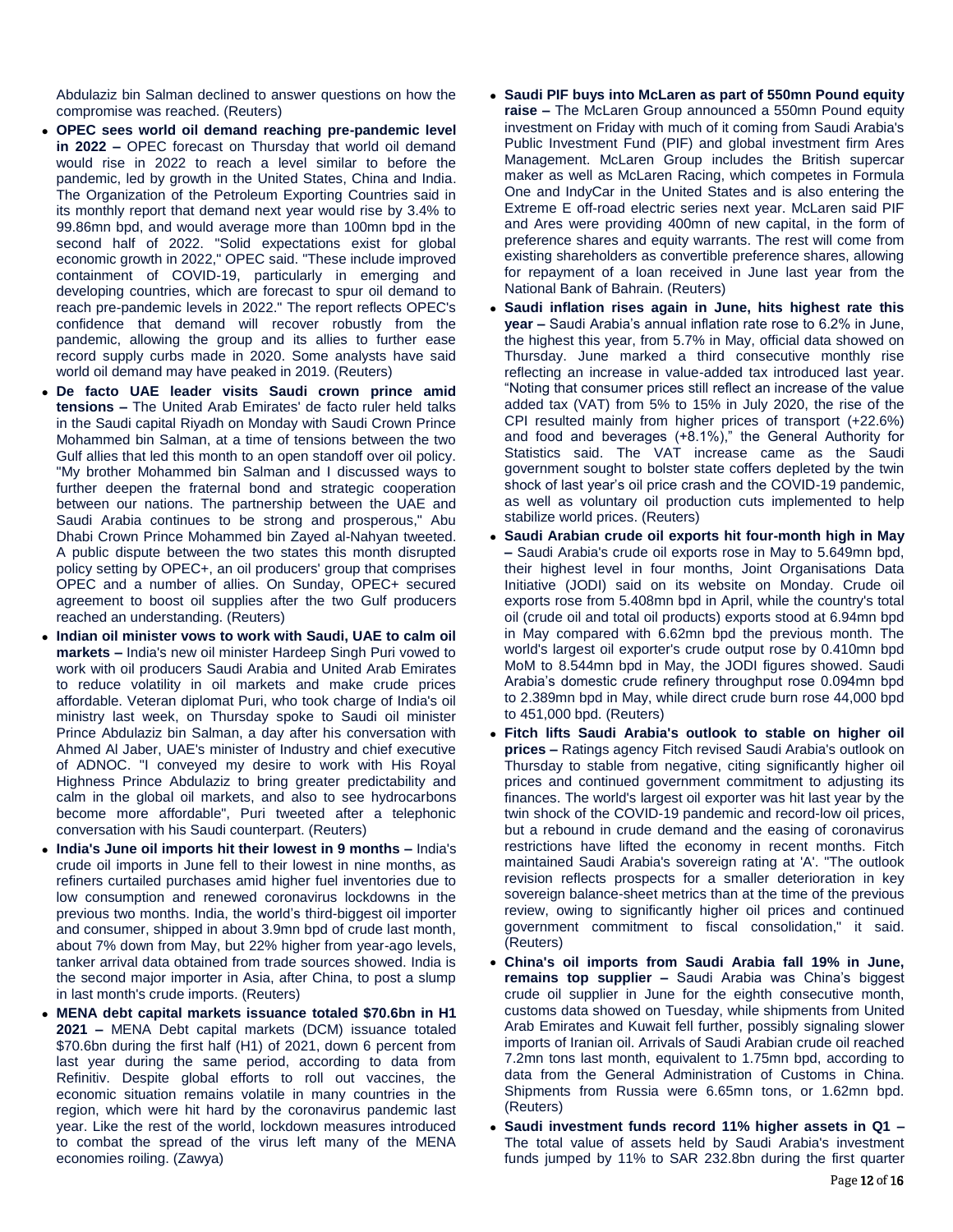(Q1) of 2021, compared to the earlier quarter. The rise in the value of investment funds' assets is driven by a 3.2% QoQ increase in domestic assets to SAR 154.3bn in Q1-21, as shown by recent data of the Saudi Central Bank (SAMA). Meanwhile, the foreign assets rose by 30.5% to SAR 78.5bn during the first three months of 2021, when compared to the previous quarter. (Zawya)

- **Former Saudi minister to head Islamic Development Bank**  Saudi Arabia's former economy and planning minister has been selected as the new head of the Islamic Development Bank (IsDB) for the next five years, the bank said on Sunday. The bank's board of governors passed the draft resolution to appoint Mohammed Sulaiman Al-Jasser based on a statement from IsDB's general secretariat, said Sardor Umurzakov, the board's chairman and Uzbekistan's minister of investment and foreign trade. The board also approved another draft resolution to thank King Salman and the Saudi government for their continuous support for the bank since its inception. (Zawya)
- **Saudi Arabia reduces holdings of US treasuries in May –** Saudi Arabia has decreased its holdings of US treasury bonds by 2.3% or \$3bn in May compared to April, according to official data. The Kingdom's holdings of US treasuries shrank from \$130.3bn in April to \$127.3bn in May, registering the lowest level in 10 months since reaching \$124.6bn in July 2020. On an annual basis, the Saudi holdings of US debt instruments in May this year increased by 3.07% or \$3.8bn from \$123.5bn in the same month in 2020. (Zawya)
- **Saudi Ceramic secures \$157.86mn Murabaha loan from two banks –** The Saudi Ceramic Company has obtained a Shariacompliant Murabaha financing worth SAR 592mn from the Saudi British Bank and Bank Saudi Fransi on 15 July. The company aims to refinance existing loans through the Murabaha funding, according to a bourse filing on Thursday. The five-year agreement will be repaid on a quarterly basis through 20 installments. Saudi Ceramic aims to reduce interest costs while meeting the company's future business needs. (Zawya)
- **Fitch affirms Ahli United Bank (uk) at 'bbb+'; negative outlook –** Fitch ratings has affirmed ahli united bank (uk) plc's long-term issuer default rating (idr) at 'bbb+' with a negative outlook. Fitch has also affirmed the bank's viability rating (vr) at 'bbb-'. (Bloomberg)
- **Saudi Aramco eyes bigger china market share with yulong pledge –** Saudi Aramco recently pledged to work with China's refining hub Shandong province and its newest 400,000 bpd mega refinery in Yulong Island. The strategy of focusing on mega refineries has paved the way for Aramco to supply more independent refiners in China. After securing deals with Hengli and Zhejiang Petrochemical, two major Chinese mega refiners, Aramco's share in the imports of Chinese independents has soared to over 20% in 2021, up from less than 5% before 2019. China's downstream sector is in consolidation mode as regulators tackle overcapacity and emissions. A handful of mega refineries are set to emerge in the next decade from the phase-out of smaller ones. (Bloomberg)
- **Saudis' Motiva eyes revival of multibillion-dollar plastics plan –** Motiva Enterprises LLC is eying the revival of a multibillion-dollar expansion project at its Texas Gulf Coast refinery in 2023 that would produce petrochemicals used to make everything from plastic water bottles to grocery bags. Engineering and excavation work had already been done before the project was halted nearly two years ago. Now, Saudi Aramco's U.S. refining arm is considering reactivating the expansion, minus an ethane cracker, which it no longer needs, according to people familiar with the plans, who asked not to be identified because the information isn't public. (Bloomberg)
- **Saudi Arabia's SISCO completes sale of stake in Red Sea Terminal to PIF, CSPL –** Saudi Industrial Services Co. (SISCO) said it has completed the divestment of a 21.2 percent direct equity stake in Red Sea Gateway Terminal Limited to Saudi Arabia's Public Investment Fund (PIF) and COSCO SHIPPING Ports Limited (CSPL). SISCO, which is a strategic investor in ports and terminals, logistics parks and services, will receive total gross proceeds of SR556.5mnfor the transaction, which reduces its shareholding from 60.6 percent to 36.36 percent, according to a statement. (Zawya)
- **UAE's Abu Dhabi announces partial lockdown effective July 19 –** The UAE's Abu Dhabi Emergency, Crisis and Disasters Committee announced on Thursday a partial lockdown and new entry requirements in the emirate starting July 19, from midnight until 5 a.m., as part of efforts to prevent the spread of COVID-19 variants, the media office reported in a tweet. The Committee said: "National Sterilisation Programme in the Emirate has been launched ... the movement of traffic and the public will be restricted and there will be no transportation services and the public must stay at home except for emergencies and getting essential supplies".(Reuters)
- **UAE banks' assets hit \$870mn in May –** The total value of the UAE banks' assets went up 0.5% to AED 3.18tn in May 2021, compared to AED 3.165tn in May 2020, according to the latest data by the Central Bank of the UAE (CBUAE). On a monthly basis, the UAE banks record a 0.4% rise in the total value of assets, compared to AED 3.169tn in April 2021. The total banks' reserves jumped by 10.8% to AED 330.8bn in May 2021 from AED 298.6bn in the same month of the earlier year. Meanwhile, the UAE banks' investments reached AED 520.2bn in May 2021, up 25.4% from AED 414.9bn in the corresponding period of 2020. (Zawya)
- **MENA equity capital market activity surged to \$2.1bn in H1 –** Equity and equity-related issuance in the MENA region totalled \$2.1bn during the first half of 2021 marking a 139 percent increase in proceeds and the highest total since 2018, according to Refinitiv data. The UAE was the most active country in equity capital market (ECM) activity with \$1.7bn in proceeds raised. This compares with the just over \$30mn equity and equity-related issuances in the year-ago period in the UAE. Half of this total came from the largest equity offering of the year - the Abu Dhabi National Oil Company's (ADNOC) convertible offering of \$1.1bn in May 2021. (Zawya)
- **Dubai's June Consumer Prices Fall 2.8% YoY; Rise 0.1% MoM –** Dubai Statistics Center has published Emirate of Dubai's consumer price indices for June on website. June rate of change in general index -2.82% YoY vs. -2.8% in prev. month. Prices rose 0.15% MoM in June vs. -0.05% in prev. month. (Bloomberg)
- **Rosatom, DP World to join efforts on Arctic container shipments –** Russian state nuclear energy firm Rosatom and Dubai logistics firm DP World (DPWRD.UL) agreed on Friday to join efforts in developing pilot container shipping between Northwest Europe and East Asia through the Arctic, the companies said. Rosatom is a designated sole infrastructure operator of the Northern Sea Route which it plans to develop into a fully-fledged transport corridor. (Reuters)
- **Dubai's Mashreqbank applied for Saudi banking license –** Mashreqbank has applied for a banking license in Saudi Arabia and is seeking to enter the Omani market, Ahmed Abdelaal, CEO of Mashreqbank, told Bloomberg News. The Dubai-based lender no longer sees its main competitors as other bricks-andmortar lenders and sees the future of retail banking as digital only, he said in an interview. Traditional bank branches will no longer exist "very soon," Abdelaal told Bloomberg. The Dubai-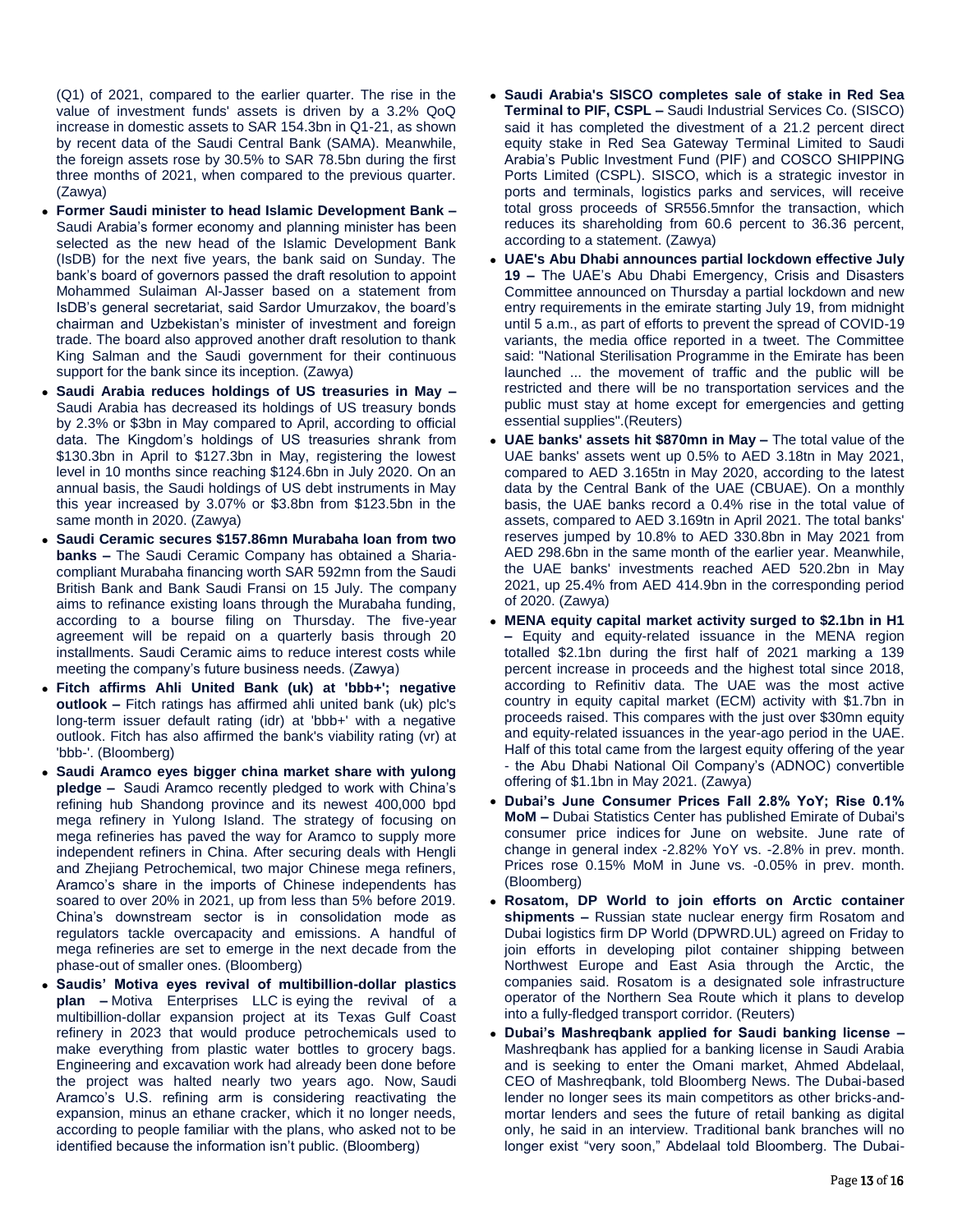based lender currently operates just 10 branches in the UAE, having closed 24 in the past two years, he said. (Zawya)

- **MASQ's net profit falls 50.1% YoY to AED42.4mn in 3Q2021 –** Mashreqbank (MASQ) recorded net profit of AED42.4mn in 3Q2021, registering decrease of 50.1% YoY. Net interest income and net income from Islamic products rose 3.5% YoY to AED742.6mn in 3Q2021. Operating income rose 11.7% YoY to AED1,460.6mn in 3Q2021. Total assets stood at AED172.8bn at the end of June 30, 2021 as compared to AED158.5bn at the end of June 30, 2020. Loans and advances measured at amortized cost stood at AED62.7bn (+9.4% YTD), while customers' deposits stood at AED80.7bn (+5.7% YTD) at the end of June 30, 2021. EPS came in at AED0.24 in 3Q2021 as compared to AED0.47 in 3Q2021. (DFM)
- **WSJ: Intel in talks to buy GlobalFoundries for about \$30bn –** Intel Corp (INTC.O) is in talks to buy semiconductor manufacturer GlobalFoundries Inc for about \$30bn, the Wall Street Journal reported on Thursday, citing people familiar with the matter. Any deal talks don't appear to include GlobalFoundries directly, as a spokesperson for the company told the Journal it was not in discussions with Intel, according to the report. Talks come as a semiconductor shortage is hobbling industries around the globe. A deal could help Intel ramp up production of chips at a time demand is at its peak and the company is looking to start producing chips for car makers that have struggled to keep operations running due to severe shortages. (Reuters)
- **Mubadala gets preferential status in bid for Renova's assets –** Abu Dhabi's Mubadala Investment Company won the right to match any other higher bid for some assets of bankrupt Renova Energia SA, the energy company said in a securities filing on Wednesday. Mubadala has made an AED1.1bn binding offer for Renova's 51% stake in Brasil PCH SA unit, which has 13 small hydroelectric plants. (Reuters)
- **CEO: Mubadala's GlobalFoundries committed to IPO plan in 2022 –** Mubasher: The US-based GlobalFoundries, a chipmaker owned by Abu Dhabi's Mubadala Investment Company, is committed to its plan for an initial public offering (IPO) in 2022, the company's CEO, Tom Caulfield, confirmed during a recent interview with Bloomberg Television. Caulfield has denied the reports claiming that Intel Corp intends to buy GlobalFoundries, referring that the company is preparing for a share sale. "There's nothing there in that discussion," Caulfield stated during the interview. Because the chipmaker is moving toward the IPO, "you can expect a lot of speculation to take place," the CEO added. (Zawya)
- **IFX: ABU DHABI sovereign fund owns 1.25% stake in vtb –** Intel is exploring a deal to buy GlobalFoundries, Dow Jones reported, citing people familiar with the matter. A deal could value GlobalFoundries at around \$30bn, the people said. It isn't guaranteed one will come together, and GlobalFoundries could proceed with a planned initial public offering. GlobalFoundries is owned by Mubadala Investment Co., an investment arm of the Abu Dhabi government, but headquartered in the U.S. Any talks don't appear to include GlobalFoundries itself as a spokeswoman for the company said it isn't in discussions with Intel. (Bloomberg)
- **Arabian centres raises \$225mn from dollar sukuk tap issue –** Sukuk will form part of the same series as the outstanding \$650mn note due 2026. (Bloomberg)
- **ADCB posts 14.1% YoY rise in net profit to AED1,402.1mn in 3Q2021 –** Abu Dhabi Commercial Bank (ADCB) recorded net profit of AED1,402.1mn in 3Q2021, an increase of 14.1% YoY. Net interest income fell 3.9% YoY to AED1,878.4mn in 3Q2021. Operating income rose 7.3% YoY to AED3,154.9mn in 3Q2021.

Total assets stood at AED416.3bn at the end of June 30, 2021 as compared to AED411.2bn at the end of June 30, 2020. Loans and advances to customers, net stood at AED237.8bn (- 0.5% YTD), while Deposits from customers stood at AED250.6bn (-0.3% YTD) at the end of June 30, 2021. Basic and diluted EPS came in at AED0.20 in 3Q2021 as compared to AED0.18 in 3Q2020. (ADX)

- **NBS posts 28.5% YoY rise in net profit to AED125.3mn in 3Q2021 –** Sharjah Islamic Bank (NBS) recorded net profit of AED125.3mn in 3Q2021, an increase of 28.5% YoY. Net Income from financing and investment products rose 15.1% YoY to AED274.9mn in 3Q2021. Total Operating Income rose 14.8% YoY to AED343.4mn in 3Q2021. Total assets stood at AED54.4bn at the end of June 30, 2021 as compared to AED53.6bn at the end of June 30, 2020, while customers' deposits stood at AED35.0bn (+3.3% YTD) at the end of June 30, 2021. EPS came in at AED0.04 in 3Q2021 as compared to AED0.03 in 3Q2020. (ADX)
- **NBF reports net profit of AED34.2mn in 6M2021 –** National Bank of Fujairah (NBF) recorded net profit of AED34.2mn in 3Q2021 as compared to net loss of AED10.3mn in 2Q2020. Operating Income rose 7.8% YoY to AED364.3mn in 3Q2021. Operating profit before impairment losses rose 11.3% YoY to AED253.9mn in 3Q2021. Total assets stood at AED41.1bn at the end of June 30, 2021 as compared to AED39.9bn at the end of June 30, 2020. Loans and advances and Islamic Financing receivables stood at AED25.3bn (+1.7% YTD), while customers' deposits and Islamic customer deposits stood at AED29.8bn (+0.2% YTD) at the end of June 30, 2021. (ADX)
- **Oman logistics group Asyad looks abroad for possible expansion –** Oman's state-owned Asyad is considering buying ports and terminals abroad and could divest assets outside its core logistics business, such as a college and project management operation, its chief executive said on Thursday. The plans by the company, which is owned by the Oman Investment Authority, align with the small oil producing Gulf state's broader strategy to reduce reliance on crude revenues and expand its non-oil industries. Chief Executive Abdulrahman Salim Al Hatmi told Reuters the company's mandate included engaging with the private sector in Oman and attracting foreign investment. (Reuters)
- **NBOB posts 4.1% YoY rise in net profit to OMR15.7mn in 6M2021 –** National Bank of Oman (NBOB) recorded net profit of OMR15.7mn in 6M2021, an increase of 4.1% YoY. Operating Profit rose 13.2% YoY to OMR30.7mn in 6M2021. Net Interest Income and income from Islamic Financing fell 0.4% YoY to OMR45.0mn in 6M2021. Total assets stood at OMR3.8bn at the end of June 30, 2021 as compared to OMR3.7bn at the end of June 30, 2020. Loans, advances and financing activities for customers (net) stood at OMR3.0bn (+5.1% YoY), while customers' deposits and unrestricted investment accounts stood at OMR2.7bn (+1.1% YoY) at the end of June 30, 2021. (MSM)
- **ABOB posts 6.5% YoY rise in net profit to OMR13.3mn in 6M2021 –** Ahli Bank (ABOB) recorded net profit of OMR13.3mn in 6M2021, an increase of 6.5% YoY. Operating income rose 8.7% YoY to OMR39.5mn in 6M2021. Total assets stood at OMR2.8bn at the end of June 30, 2021 as compared to OMR2.5bn at the end of June 30, 2020. Loans & advances and Financing, net stood at OMR2.3bn (+6.5% YoY), while Customer deposits stood at OMR2.0bn (+20.0% YoY) at the end of June 30, 2021. (MSM)
- **OAB posts 1% YoY rise in net profit to OMR10.5mn in 6M2021 –** Oman Arab Bank (OAB) recorded net profit of OMR10.5mn in 6M2021, an increase of 1% YoY. Net operating income rose 19% YoY to OMR56.3mn in 6M2021. Total assets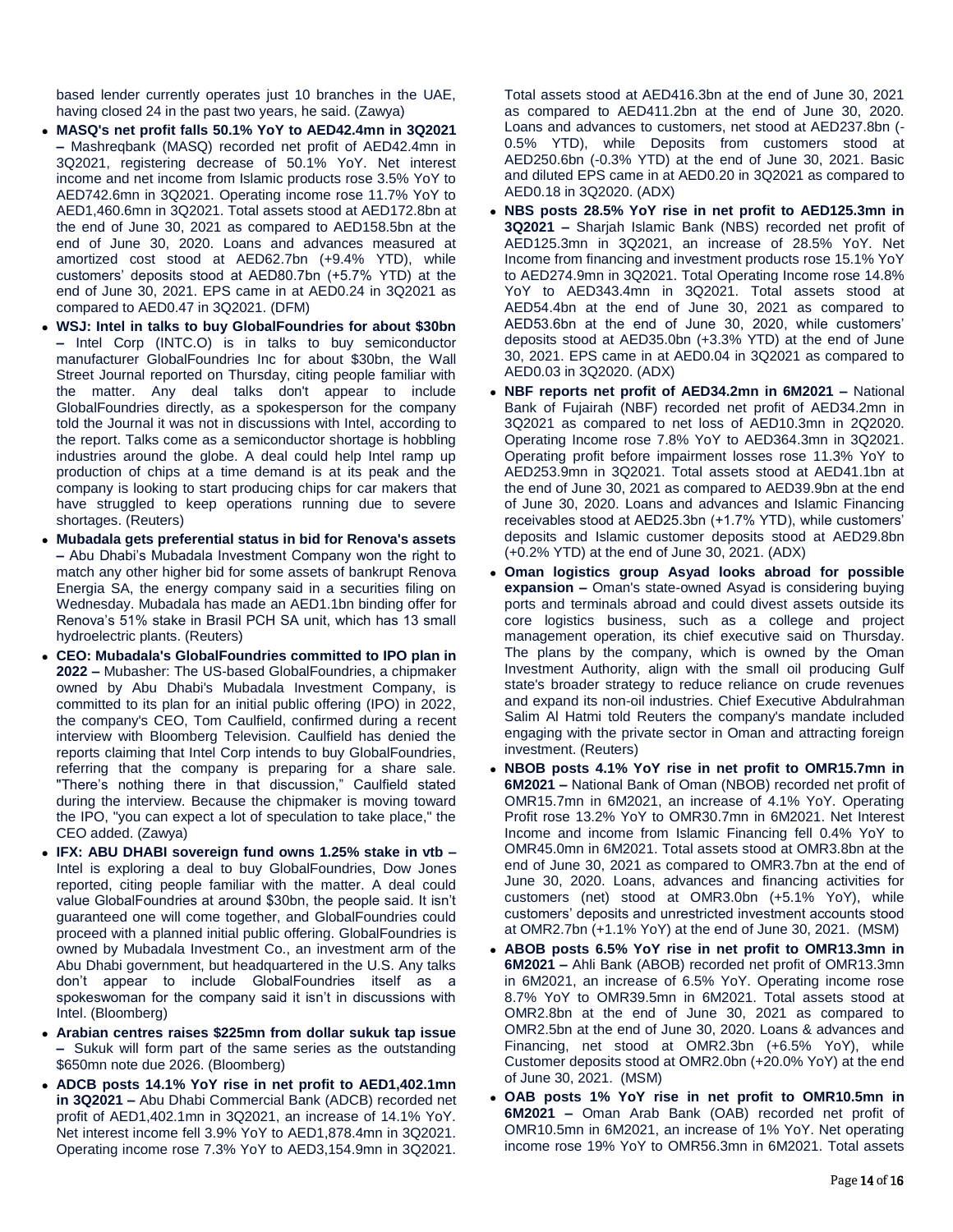stood at OMR3.4bn at the end of June 30, 2021 as compared to OMR3.2bn at the end of June 30, 2020. Loans, advances and financing activities for customers (net) stood at OMR2.7bn (+3% YoY), while Total deposits stood at OMR2.7bn (+5% YoY) at the end of June 30, 2021. (MSM)

- **S&P cuts Kuwait rating on lack of deficit -financing strategy –** Ratings agency S&P Global Ratings cut Kuwait's rating by one notch citing the Gulf state's lack of a funding strategy to finance its deficit. Hit hard by lower oil prices and the COVID -19 pandemic last year, Kuwait faces liquidity risks largely because parliament has not authorised government borrowing due to a standoff. S&P cut Kuwait's rating by one notch to A+ from AA-(minus) and kept its outlook on the country negative, it said in a statement late on Friday. "The downgrade reflects a persistent lack of a comprehensive funding strategy despite the central government's ongoing sizeable deficits," it said. (Reuters)
- **Kuwait approves \$65bn for projects in 2021 -2022 –** OPEC member Kuwait has approved KW19.6bn for projects in fiscal year 2021 -2022 and nearly 5 percent of them are based on partnership with the private sector, a local newspaper reported on Tuesday. The list comprises new projects and those which were launched a few years ago and are under way in stages, the Arabic language daily Alanba said, citing official data. They include 14 major public projects with a combined value of around KW18bn and 4 large partnership projects worth nearly KW988mn, the report said. (Zawya)
- **GFH to reconsider decision to delist from boursa kuwait –** European imports of refined oil products from the Middle East, comprised mostly of middle distillates, are set to climb to the highest in nine months with a surge in shipments from Kuwait and the UAE. Expected fuel arrivals in July have jumped to about 1.99m tons so far, the most since October. That includes 21 tankers that have arrived with about 1.4m tons in Europe so far this month, plus another 10 tankers en route with 600k tons. (Bloomberg)
- **Boubyan Bank records KD21.5mn in net profits for the first half of this year –** Boubyan Bank has announced net profits of KD21.5mn first half of 2021 and KD50mn in operating profits for the first half of this year, while continuing to allocate provisions amounting to KD28mn, thereby achieving at a growth rate of 25% compared with the past year, while the earning per share amounting to 6 fils. Boubyan Bank's Vice -Chairman & Group Chief Executive Officer, Mr. Adel Al -Majed stated: "Thanks to Almighty Allah, we managed to achieve positive levels of operating and net profits despite the ongoing repercussions of the Covid -19 pandemic, with its clear effect on the banking industry." "In spite of the exceptional circumstances we are going through, Boubyan Bank has shown its ability to weather this storm and to continue providing the highest levels of customer service while maintaining flexibility in incorporating our services and products via our various digital channels to make the lives of our customers much easier.", he added. (Zawya)